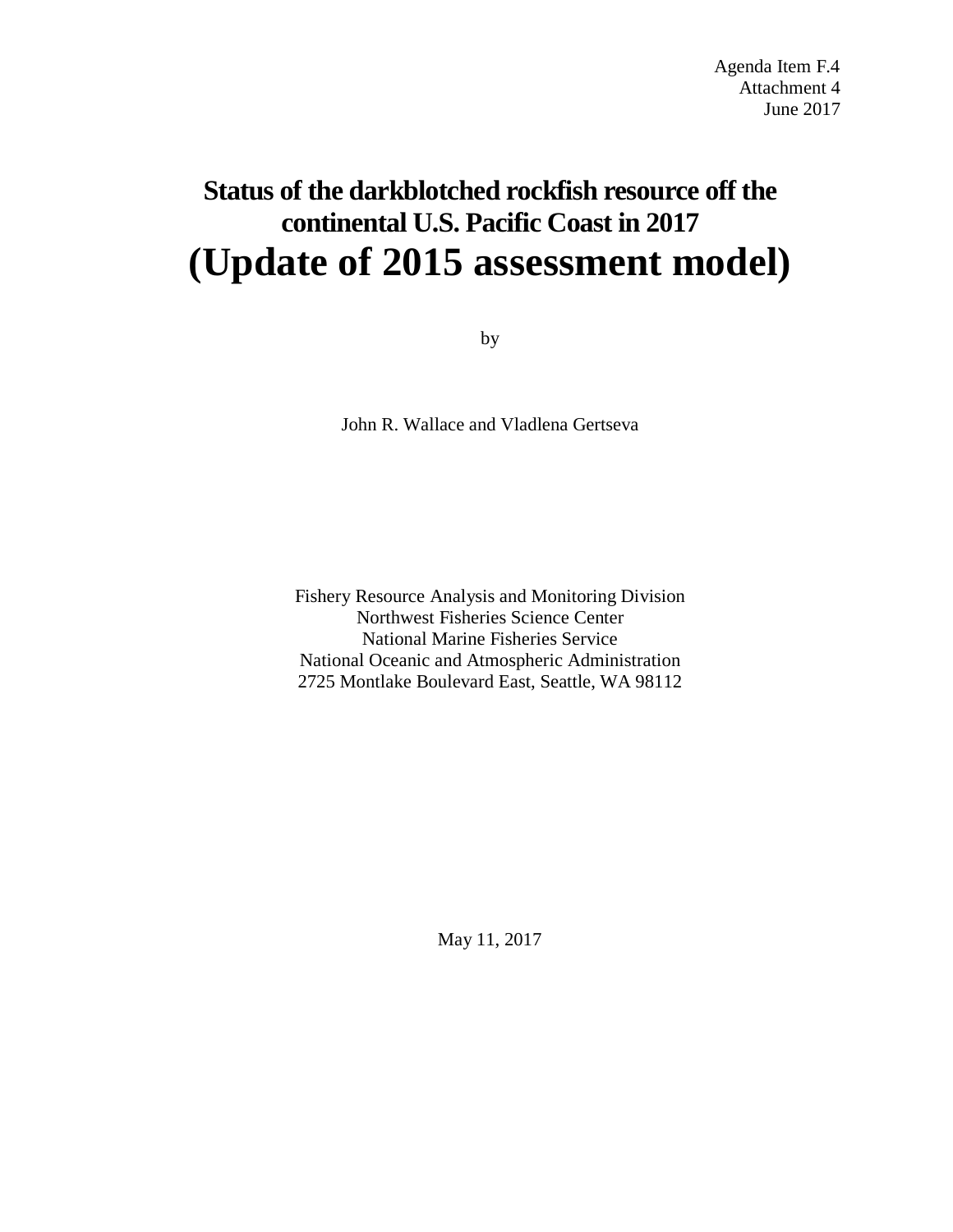# **Table of Contents**

| 12 |
|----|
| 12 |
|    |
| 14 |
| 14 |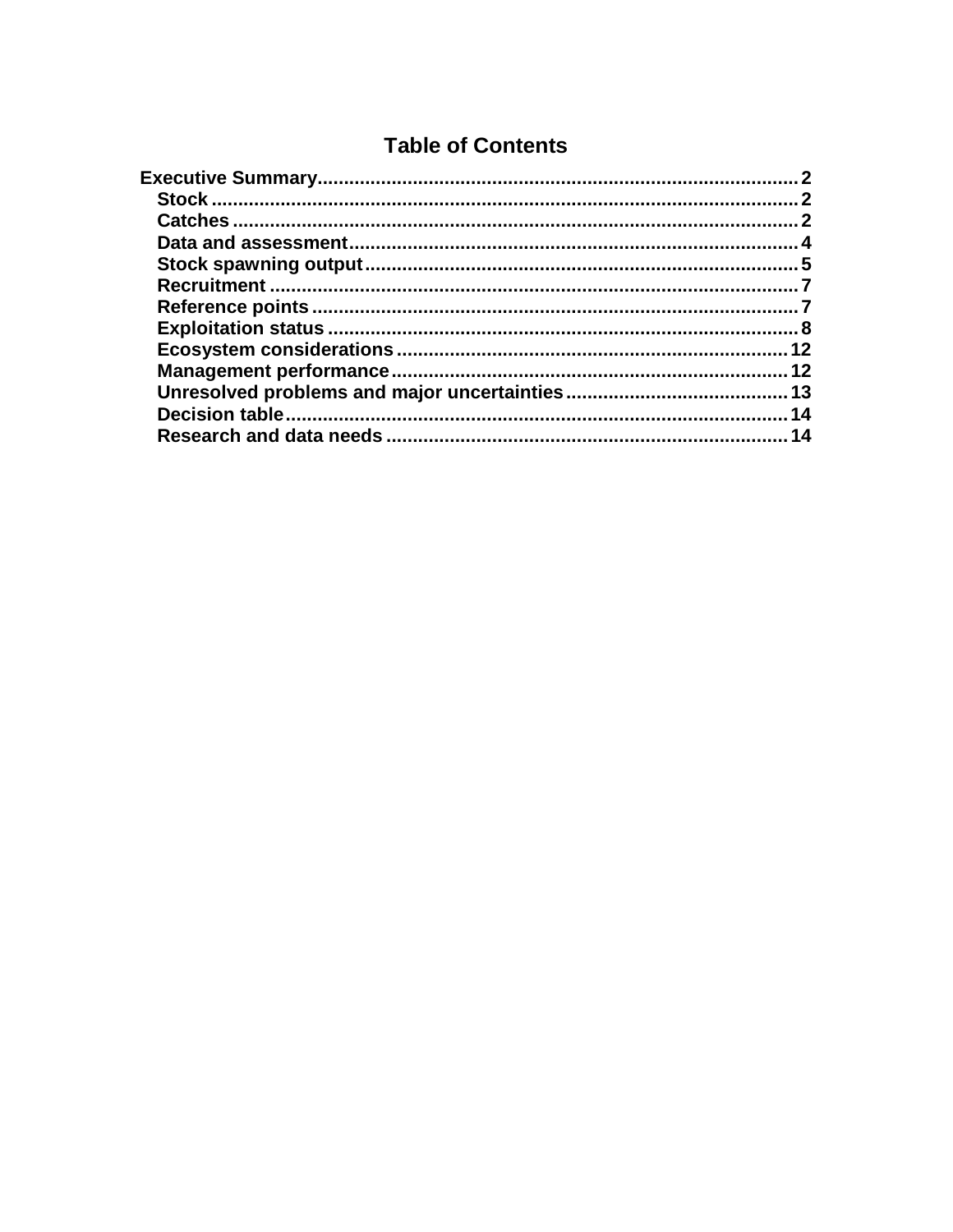## <span id="page-2-0"></span>**Executive Summary**

#### <span id="page-2-1"></span>**Stock**

Darkblotched rockfish (*Sebastes crameri*) in the Northeast Pacific Ocean occur from the southeastern Bering Sea and Aleutian Islands to near Santa Catalina Island in southern California. This species is most abundant from off British Columbia to Central California. Commercially important concentrations are found from the Canadian border through Northern California. This assessment focuses on the portion of the population that occurs in coastal waters of the western contiguous United States, off Washington, Oregon and California, the area bounded by the U.S.-Canada border on the north and U.S.-Mexico border on the south. The population within this area is treated as a single coastwide stock, due to the lack of biological and genetic data supporting the presence of multiple stocks.

### <span id="page-2-2"></span>**Catches**

Darkblotched rockfish is caught primarily with commercial trawl gear, as part of a complex of slope rockfish, which includes Pacific ocean perch (*Sebastes alutus*), splitnose rockfish (*Sebastes diploproa*), yellowmouth rockfish (*Sebastes reedi*), and sharpchin rockfish (*Sebastes zacentrus*). The species is managed with stock-specific harvest specifications (not within the current slope rockfish complexes). Catches taken with non-trawl gear over the years comprised 2% of the total coastwide shoreside catch. This species has not been taken recreationally.

Catch of darkblotched rockfish first became significant in the mid-1940s when balloon trawl nets (efficient in taking rockfish) were introduced, and due to increased demand during World War II. The largest removals of the species occurred in the 1960s, when foreign trawl fleets from the former Soviet Union, Japan, Poland, Bulgaria and East Germany came to the Northeast Pacific Ocean to target large aggregations of Pacific ocean perch, a species that co-occurs with darkblotched rockfish. In 1966 the removals of darkblotched rockfish reached 4,220 metric tons. By the late-1960s, the foreign fleet had more or less abandoned the fishery. Shoreside landings of darkblotched rockfish rose again between the late-1970s and the late-1980s, peaking in 1987 with landings of 2,415 metric tons. In 2000, the species was declared overfished, and landings substantially decreased due to management regulations. During the last decade the average annual landings of darkblotched rockfish made by the shoreside fishery was around 120 metric tons. Since the mid-1970s, a small amount of darkblotched rockfish has been also taken as bycatch in the at-sea Pacific hake fishery, with a maximum annual removal of 49 metric tons that occurred in 1995.

In this assessment, removals are divided between three fleets, which include the shoreside commercial fishery (that included removals by all gear types), bycatch removals in foreign Pacific ocean perch and bycatch removals in at-sea Pacific hake fisheries. Reconstructed removals of darkblotched rockfish bycatch in the Pacific ocean perch and at-sea hake fisheries represent total catch that includes both retained and discarded catch. Discards in the shoreside fishery were explicitly modeled in the assessment; total catches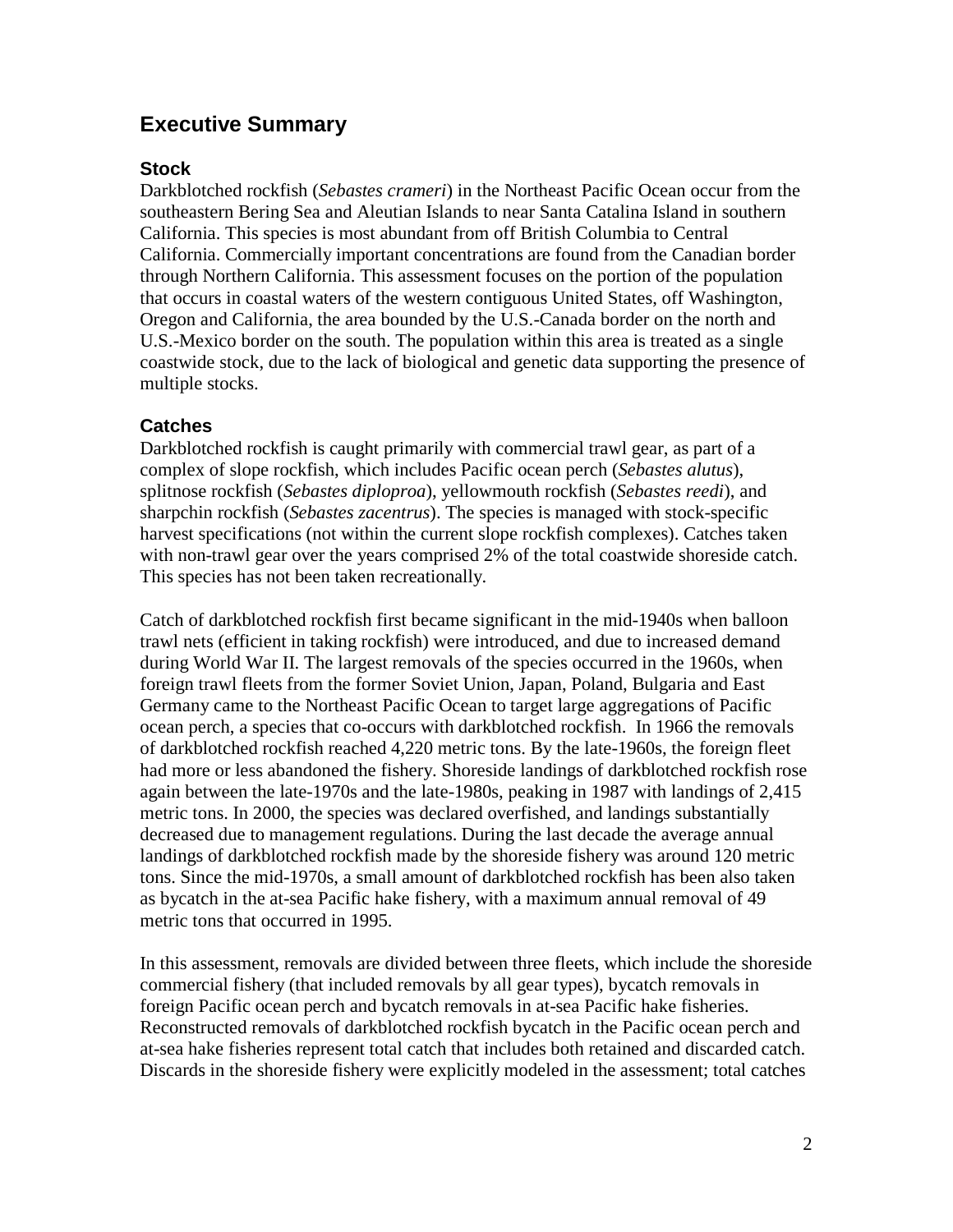were estimated simultaneously with other model parameters and derived quantities of management interest.



Figure ES-1: Darkblotched rockfish landings history between 1915 and 2016 by fleet.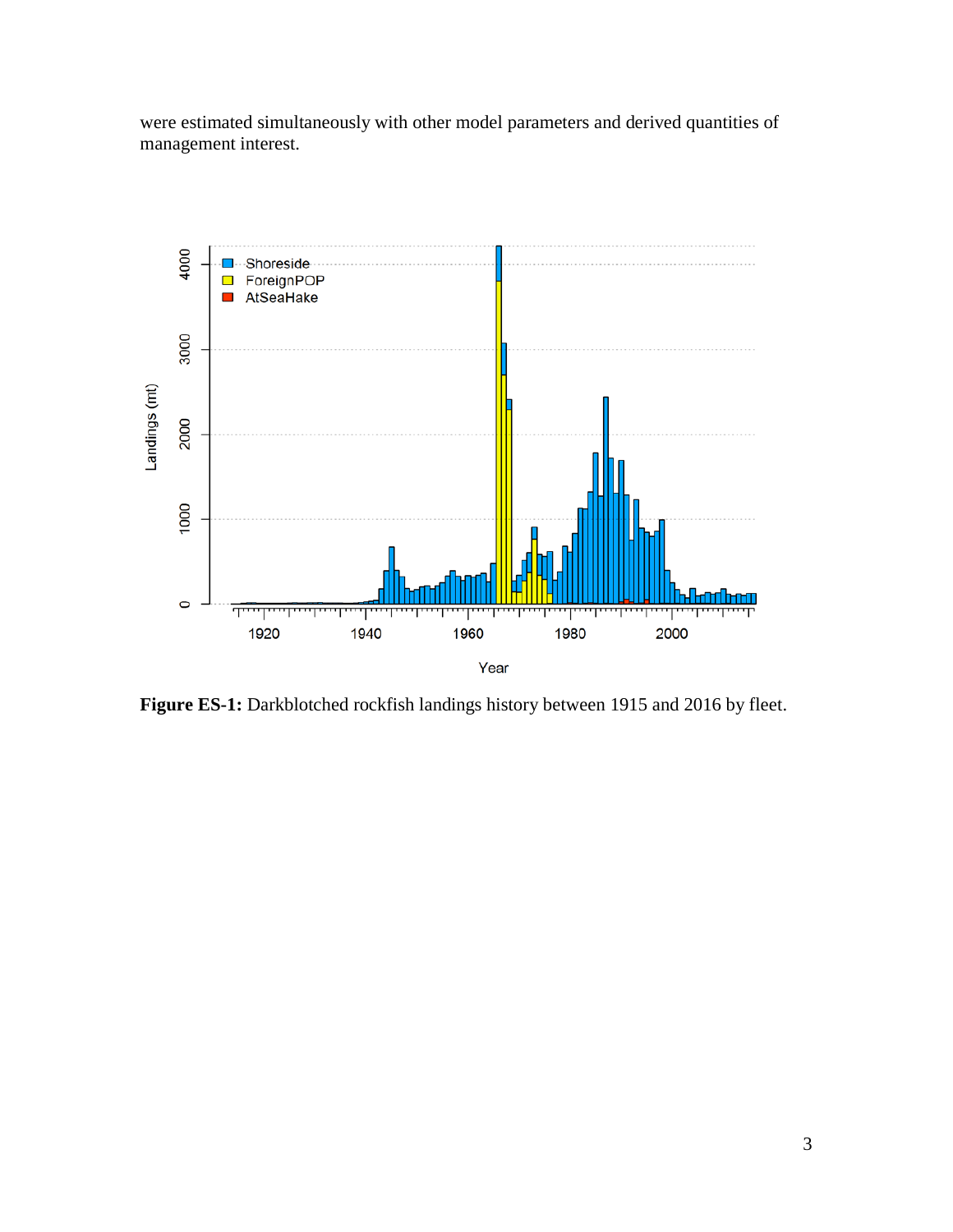| Year | California<br>landings | Oregon<br>landings | Washington<br>landings | Bycatch in at-sea<br>hake fishery | Total |
|------|------------------------|--------------------|------------------------|-----------------------------------|-------|
| 2007 | 41                     | 87                 |                        | 12                                | 144   |
| 2008 | 34                     | 74                 |                        | 6                                 | 117   |
| 2009 | 47                     | 89                 |                        |                                   | 138   |
| 2010 |                        | 152                |                        | 8                                 | 184   |
| 2011 | 3                      | 87                 | 14                     | 12                                | 117   |
| 2012 |                        | 70                 | 20                     | 3                                 | 99    |
| 2013 |                        | 103                | 11                     | 6                                 | 124   |
| 2014 |                        | 77                 |                        | 11                                | 103   |
| 2015 | 8                      | 103                |                        | 8                                 | 131   |
| 2016 | 10                     | 108                |                        |                                   | 129   |

**Table ES-1:** Recent darkblotched rockfish landings (mt) by component that comprised three fleets used in the assessment (removals by California, Oregon and Washington were combined into a Shoreside fleet).

#### <span id="page-4-0"></span>**Data and assessment**

The last full assessment of darkblotched rockfish was conducted in 2015. The assessment here uses the Stock Synthesis modeling framework developed by Dr. Richard Methot at the NWFSC. The most recent version (SSv3.30.01.12) available at the time this assessment was undertaken was used, since it included improvements in the output statistics for producing assessment results and several corrections to older versions. Relative spawning biomass of the models to move from the 2015 base (using SSv3.24U) to the current 2017 base model, including a fit with the new base using the old steepness  $(0.773)$  is shown in Figure 99.

The data used in the assessment include landings, length and age compositions of the retained commercial catch from Pacific Fisheries Information Network (PacFIN) and, for the first time since 2005, includes historical age data from 1980 forward. It includes discard ratios, length and age compositions of the discards from West Coast Groundfish Observer Program (WCGOP). The assessment also includes bycatch data within the atsea hake fishery and, for the first time, length and age compositions of darkblotched bycatch from the At-Sea Hake Observer Program (ASHOP). Data from four National Marine Fisheries Service (NMFS) bottom trawl surveys are used to estimate indices of stock abundance and generate length and age frequency distributions for each survey. The Northwest Fisheries Science Center (NWFSC) shelf-slope survey covers the period between 2003 and 2016 and provides information on the current trend of the stock. Three other surveys (which are discontinued) include the NWFSC slope survey (1999- 2002), the AFSC slope survey (1997-2001), and the AFSC shelf Triennial survey (1980-2004).

The modeling period in the assessment begins in 1916, assuming that in 1915 the stock was in an unfished equilibrium condition. Females and males are treated separately to account for sexual dimorphism in growth exhibited by the species. Growth is assumed to follow the von Bertalanffy growth model, and the assessment explicitly estimates most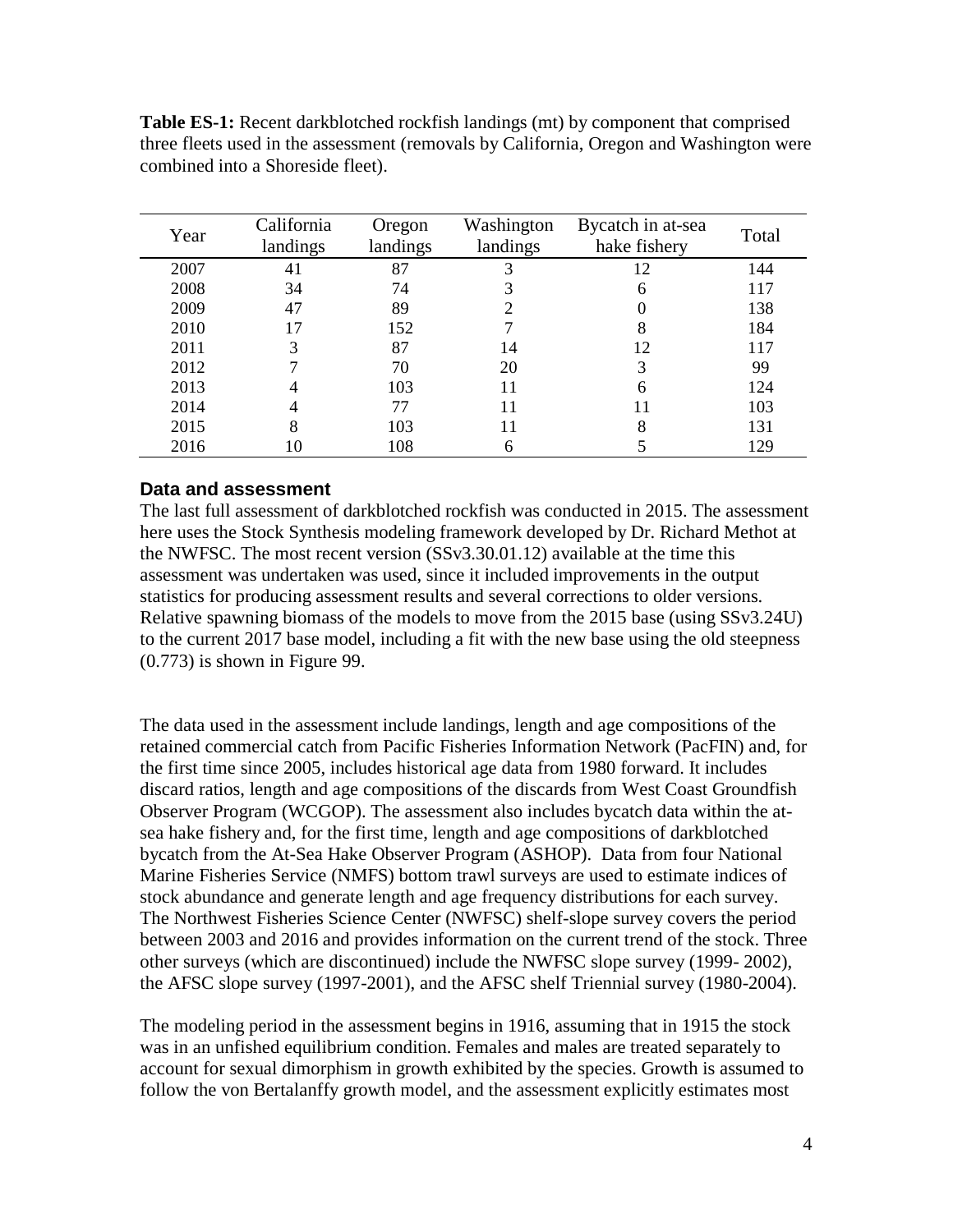parameters describing growth for both sexes. Externally estimated life history parameters, included those defining the weight-length relationship, female fecundity and maturity schedule. Recruitment dynamics are assumed to follow the Beverton-Holt stock-recruit function. Natural mortality is fixed at the value of  $0.054$  yr<sup>-1</sup> for females and estimated for males.

## <span id="page-5-0"></span>**Stock spawning output**

The darkblotched rockfish assessment uses a non-proportional egg-to-weight relationship, and the spawning output is reported in the number of eggs. The unexploited level of spawning stock output is estimated to be 3,548 million eggs (95% confidence interval: 2,714-4,382 million eggs). At the beginning of 2017, the spawning stock output is estimated to be 1,423 million eggs (95% confidence interval: 615-2,230 million eggs), which represents 40.11% of the unfished spawning output level.

The spawning output of darkblotched rockfish started to decline in the 1940s, during World War II, but exhibited a sharp decline in the 1960s during the time of the intense foreign fishery targeting Pacific ocean perch. Between 1965 and 1976, spawning output dropped from 90% to 64% of its unfished level. Spawning output continued to decline throughout the 1980s and 1990s and in 2000 reached its lowest estimated level of 17% of its unfished state. Since 2000, the spawning output has been slowly increasing, which corresponds to decreased removals due to management regulations.

| Year | Spawning stock<br>output (millions of<br>eggs) | $-95\%$<br>confidence<br>interval | Estimated<br>depletion | $\sim 95\%$<br>confidence<br>interval |
|------|------------------------------------------------|-----------------------------------|------------------------|---------------------------------------|
| 2008 | 920                                            | $421 - 1,418$                     | 25.9%                  | $14.7 - 37.1%$                        |
| 2009 | 973                                            | $440 - 1,507$                     | 27.4%                  | 15.4–39.5%                            |
| 2010 | 1,017                                          | $452 - 1,582$                     | 28.7%                  | 15.9–41.4%                            |
| 2011 | 1,055                                          | $458 - 1,651$                     | 29.7%                  | $16.2 - 43.2\%$                       |
| 2012 | 1,109                                          | $481 - 1,736$                     | 31.2%                  | 17.0–45.5%                            |
| 2013 | 1,165                                          | $506 - 1,825$                     | 32.8%                  | 17.9–47.8%                            |
| 2014 | 1,226                                          | $532 - 1,921$                     | 34.6%                  | 18.8–50.3%                            |
| 2015 | 1,294                                          | $561 - 2,026$                     | 36.5%                  | 19.8–53.1%                            |
| 2016 | 1,359                                          | 589-2,130                         | 38.3%                  | 20.8–55.8%                            |
| 2017 | 1,423                                          | 616–2,231                         | 40.1%                  | 21.8–58.4%                            |

**Table ES-2:** Recent trends in estimated darkblotched rockfish spawning biomass and relative depletion.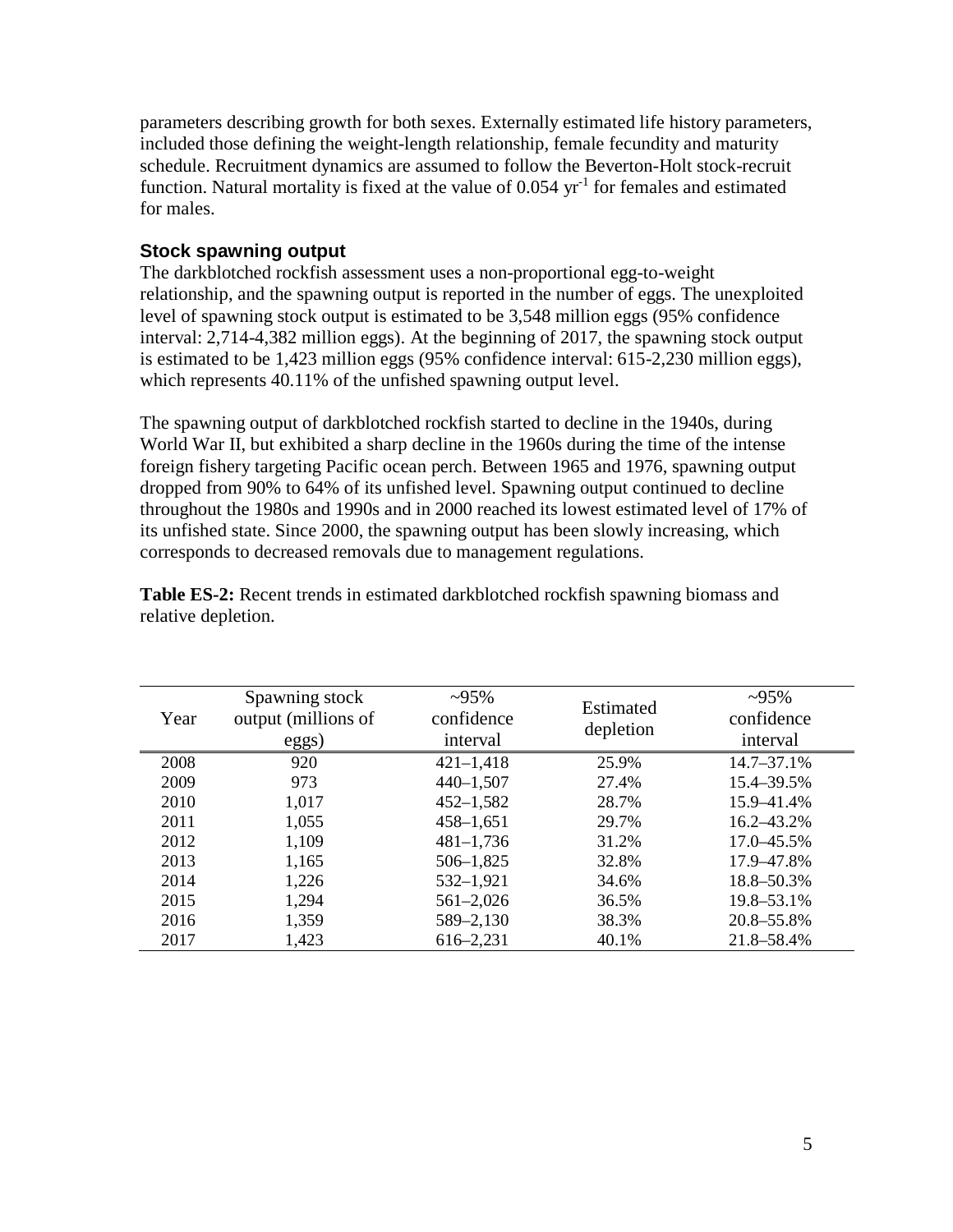| Year | Estimated<br>recruitment<br>(1000s) | $\sim 95\%$<br>confidence<br>interval | Recruitment<br>Deviations | 95% Asymptotic<br>Interval |
|------|-------------------------------------|---------------------------------------|---------------------------|----------------------------|
| 2008 | 6,064                               | $3,561 - 10,327$                      | 1.195                     | $0.853 - 1.537$            |
| 2009 | 875                                 | $457 - 1,675$                         | $-0.757$                  | $-1.283 - 0.231$           |
| 2010 | 2,463                               | 1,394-4,350                           | 0.265                     | $-0.139 - 0.669$           |
| 2011 | 2,457                               | 1,373-4,397                           | 0.253                     | $-0.170 - 0.676$           |
| 2012 | 1,494                               | 786-2,839                             | $-0.258$                  | $-0.774 - 0.259$           |
| 2013 | 13,912                              | 7,911-24,465                          | 1.961                     | 1.560-2.362                |
| 2014 | 1,239                               | $573 - 2,680$                         | $-0.496$                  | $-1.197 - 0.205$           |
| 2015 | 2,588                               | $1,105 - 6,065$                       | 0.202                     | $-0.607 - 1.011$           |
| 2016 | 2,602                               | 1,974-3,431                           | 0.000                     | $0.000 - 0.000$            |
| 2017 | 2,628                               | 1,997-3,458                           | 0.000                     | $0.000 - 0.000$            |

**Table ES-3:** Recent trends in estimated darkblotched rockfish recruitment and recruitment deviations.



**Figure ES-2:** Estimated spawning biomass time-series (1915-2017) for the base-case model (circles) with ~ 95% interval (dashed lines). Spawning output is expressed in the number of eggs.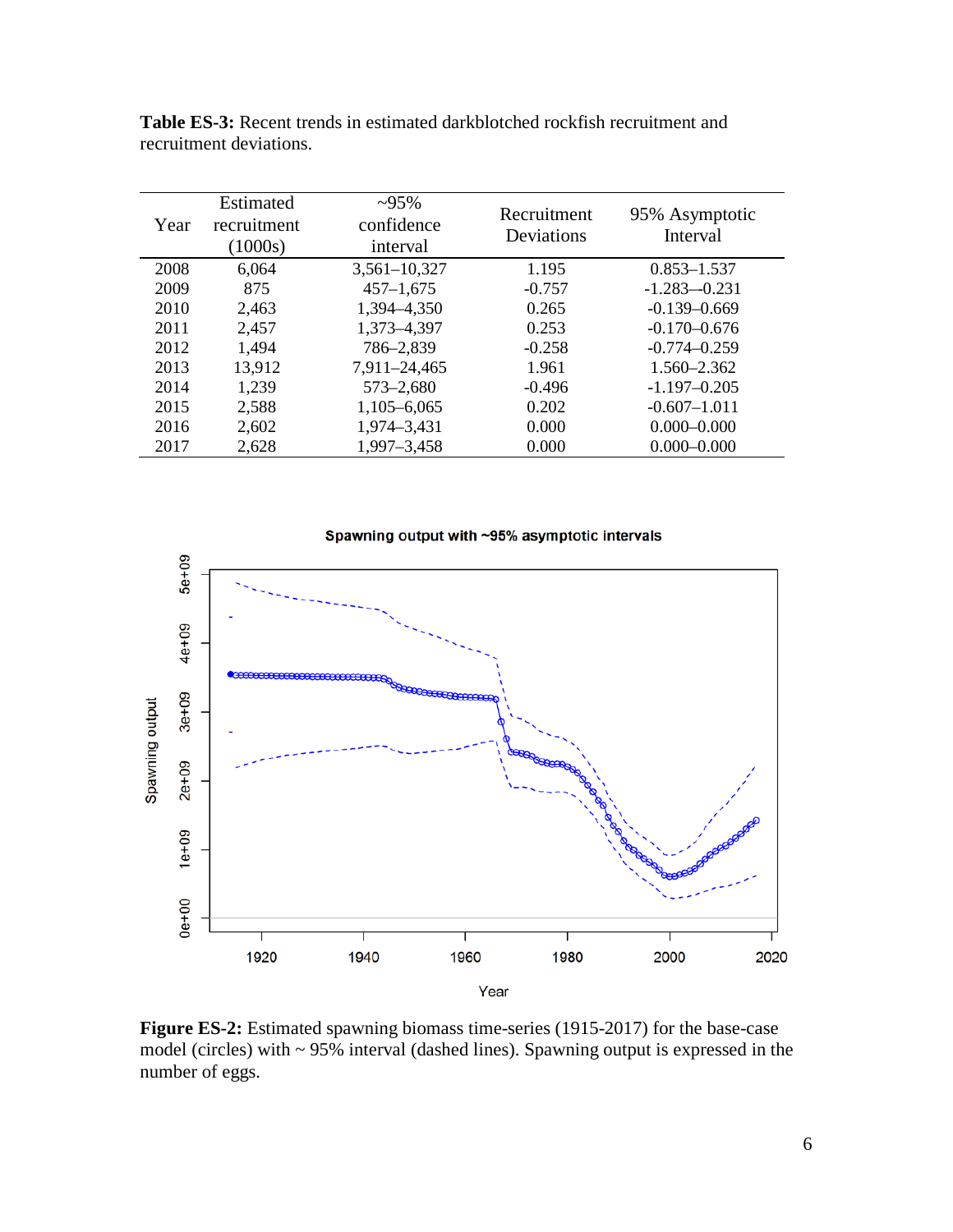#### <span id="page-7-0"></span>**Recruitment**

Recruitment dynamics are assumed to follow a Beverton-Holt stock-recruit function. The level of virgin recruitment is estimated in order to assess the magnitude of the initial stock size. 'Main' recruitment deviations were estimated for modeled years that had information about recruitment, between 1960 and 2013 (as determined from the biascorrection ramp in 2015). We additionally estimated 'early' deviations between 1870 and 1959 so that age-structure in the initial modeled year (1915) could deviate from the stable age-structure. The Beverton-Holt steepness parameter (*h*) is fixed in the assessment at the value of 0.72 (down from 0.773 in 2015), which is the mean of steepness prior probability distribution, derived from this year's meta-analysis of Tier 1 rockfish assessments.



Age-0 recruits (1,000s) with ~95% asymptotic intervals

**Figure ES-3:** Time series of estimated darkblotched rockfish recruitments for the basecase model (solid line) with ~95% intervals (vertical lines).

#### <span id="page-7-1"></span>**Reference points**

Unfished spawning stock output for darkblotched rockfish was estimated to be 3,548 million eggs (95% confidence interval: 2,714-4,382 million eggs). The stock is declared overfished if the current spawning output is estimated to be below 25% of unfished level. The management target for darkblotched rockfish is defined as 40% of the unfished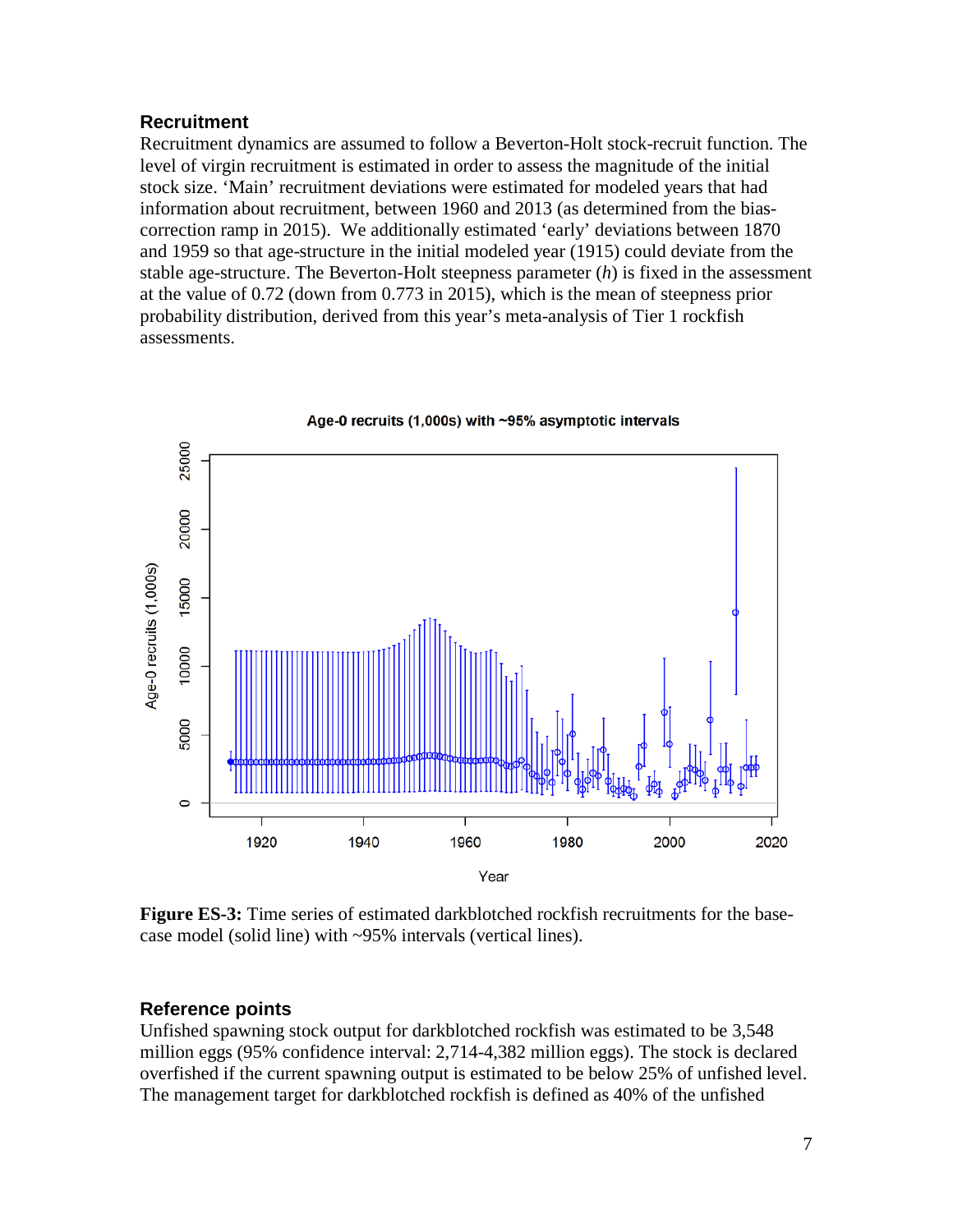spawning output  $(SB_{40\%})$ , which is estimated by the model to be 1,419 million eggs (95%) confidence interval: 1,086-1,753), which corresponds to an exploitation rate of 0.037. This harvest rate provides an equilibrium yield of  $641$  mt at  $SB<sub>40%</sub>$ </sub> (95% confidence interval: 496-785 mt). The model estimate of maximum sustainable yield (MSY) is 641 mt (95% confidence interval: 496-785 mt). The estimated spawning stock output at MSY is 1,019 million eggs (95% confidence interval: 779-1,259 million of eggs). The exploitation rate corresponding to the estimated  $SPR_{MSY}$  of  $F_{36\%}$  is 0.052.

| Quantity                                                  | <b>Estimate</b> | $\sim 95\%$<br><b>Confidence</b><br><b>Interval</b> |
|-----------------------------------------------------------|-----------------|-----------------------------------------------------|
| Unfished Spawning output (million eggs)                   | 3,548           | 2,714–4,382                                         |
| Unfished Age $1+$ Biomass (mt)                            | 39,969          | 30,999-48,938                                       |
| Spawning output (million eggs, 2017)                      | 1,423           | $615 - 2,230$                                       |
| Unfished Recruitment (R0)                                 | 3,010           | 2,306-3,713                                         |
| Depletion (2017)                                          | 40.11           | 21.78-58.45                                         |
| <b>Reference Points Based SB40%</b>                       |                 |                                                     |
| Proxy spawning output $(B_{40\%},$ million eggs)          | 1,419           | 1,086–1,753                                         |
| SPR resulting in $B40%$ (SPR <sub>B40%</sub> )            | 0.458           | $0.458 - 0.458$                                     |
| Exploitation rate resulting in $B_{40\%}$                 | 0.037           | $0.036 - 0.038$                                     |
| Yield with SPR at $B_{40\%}$ (mt)                         | 641             | 496-785                                             |
| <b>Reference Points based on SPR proxy for MSY</b>        |                 |                                                     |
| Proxy spawning biomass (SPR <sub>50</sub> , million eggs) | 1,583           | $1,211-1,955$                                       |
| $SPR$ <sub>50</sub>                                       | 50%             | <b>NA</b>                                           |
| Exploitation rate corresponding to $SPR_{50}$             | 0.032           | $0.031 - 0.033$                                     |
| Yield with $SPR_{50}$ at $SB_{SPR}$ (mt)                  | 614             | 476-753                                             |
| Reference points based on estimated MSY values            |                 |                                                     |
| Spawning biomass at MSY $(SB_{MSY})$                      | 1,019           | 779–1,259                                           |
| <b>SPR</b> <sub>MSY</sub>                                 | 35.6%           | $0.351 - 0.362$                                     |
| Exploitation rate corresponding to SPR <sub>MSY</sub>     | 0.052           | $0.050 - 0.054$                                     |
| $MSY$ (mt)                                                | 671             | 520 - 823                                           |

**Table ES-4.** Summary of reference points for the base case model.

#### <span id="page-8-0"></span>**Exploitation status**

The assessment shows that the stock of darkblotched rockfish off the continental U.S. Pacific Coast is currently at 40% of its unexploited level. This is above the overfished threshold of  $SB_{25\%}$ , but just at management target of  $SB_{40\%}$  of unfished spawning biomass. Historically, the spawning output of darkblotched rockfish dropped below the SB40% target for the first time in 1989, as a result of intense fishing by foreign and domestic fleets. It continued to decline and reached the level of 16% of its unfished output in 2000. The same year, the stock was declared overfished. Since then, the spawning output was slowly increasing primarily due to management regulations instituted for the species.

This assessment estimates that the 2016 SPR is 86%. The SPR used for setting the OFL is 50%, while the SPR-based management fishing mortality target, specified in the current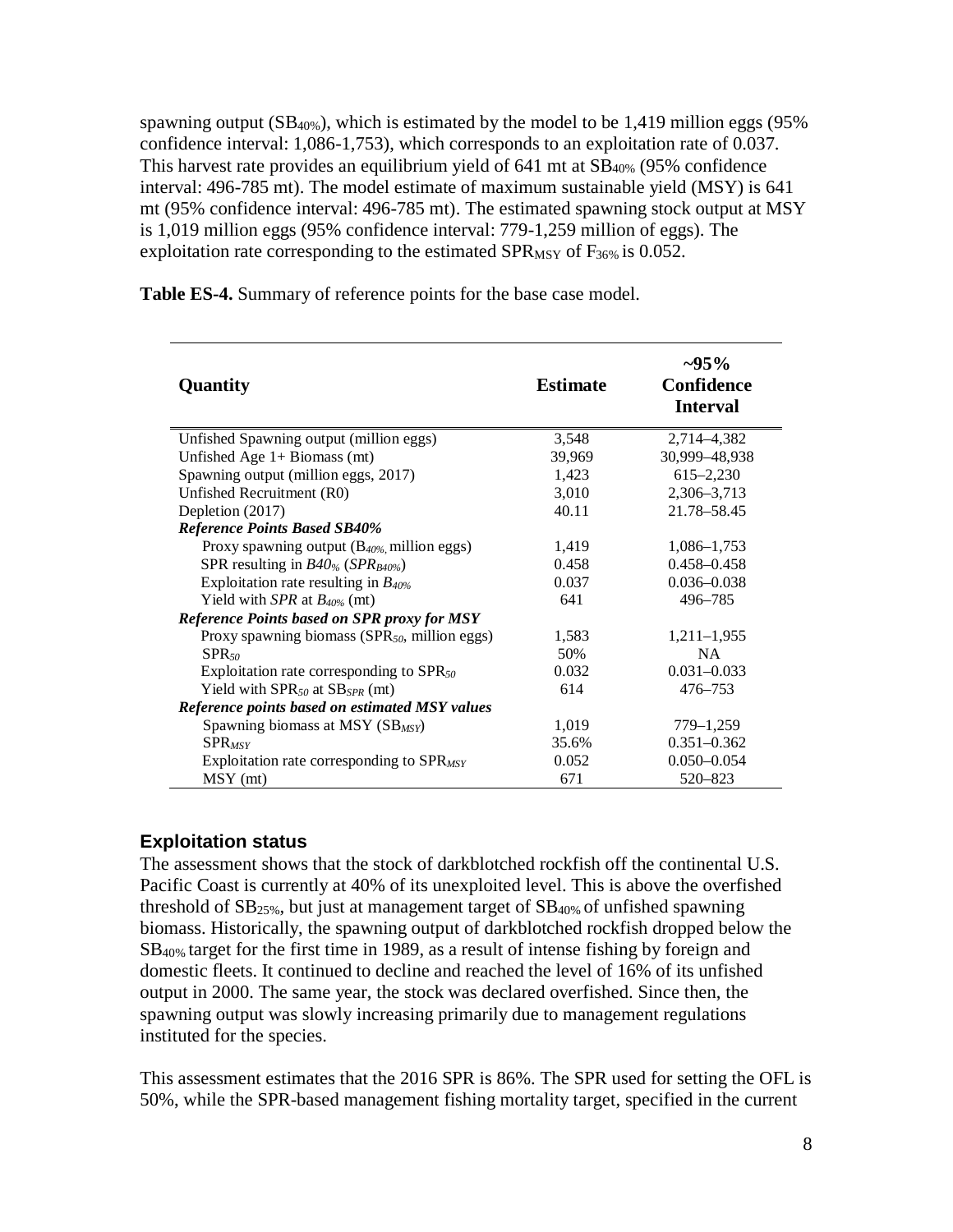rebuilding plan and used to determine the ACL, is 64.9%. Historically, the darkblotched rockfish was fished beyond the relative SPR ratio (calculated as  $1-SPR/1-SPR_{Target=0.5}$ ) between 1966 and 1968, during the peak years of the Pacific ocean perch fishery, in 1973 and for a prolonged period between from 1981 and 2000.



**Figure ES-4.** Estimated relative depletion with approximate 95% asymptotic confidence intervals (dashed lines) for the base case assessment model.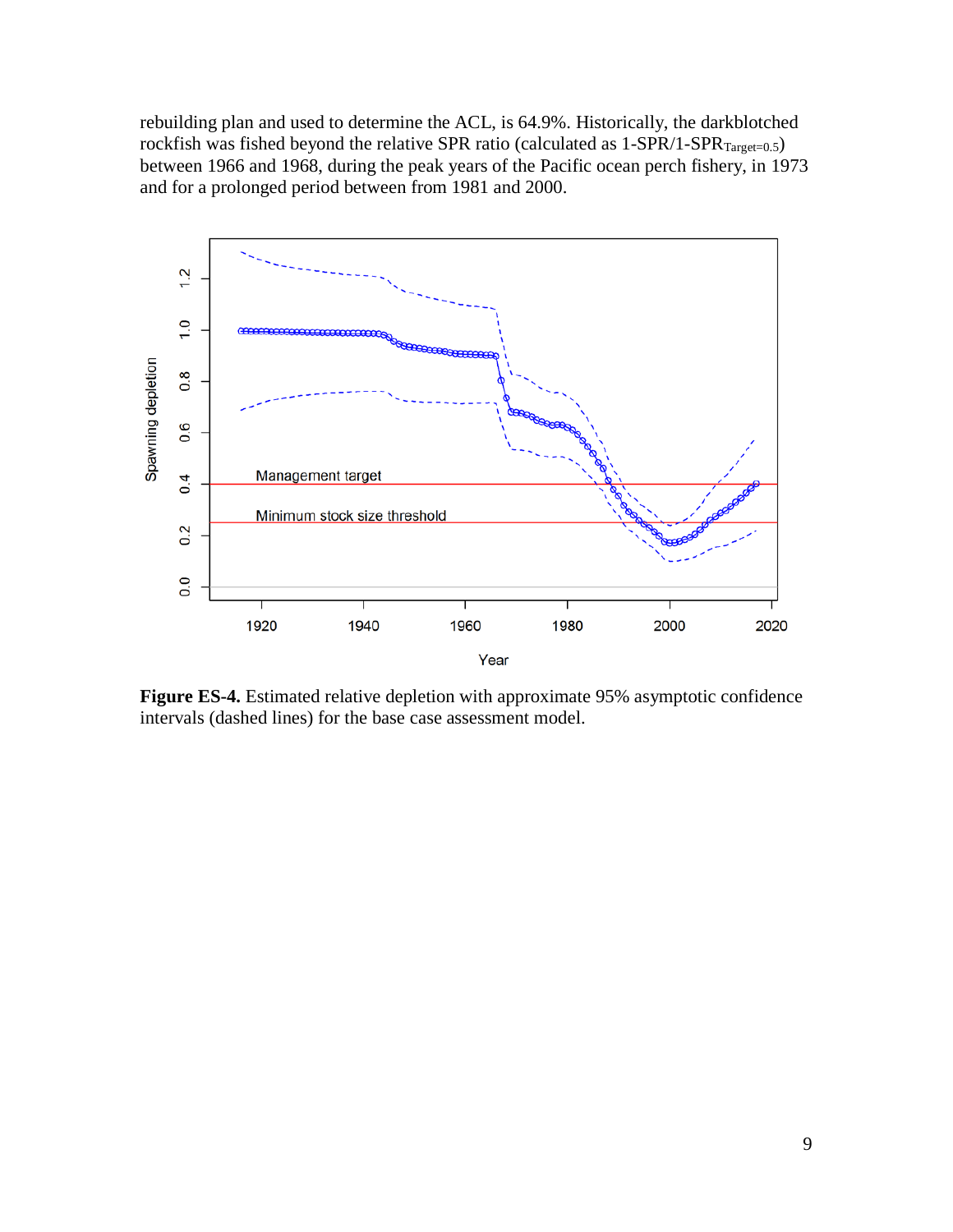

**Figure ES-5.** Time series of estimated relative spawning potential ratio (1-SPR/1-  $SPR_{Target=0.5}$ ) for the base-case model (round points) with ~95% intervals (dashed lines). Values of relative SPR above 1.0 reflect harvests in excess of the current overfishing proxy.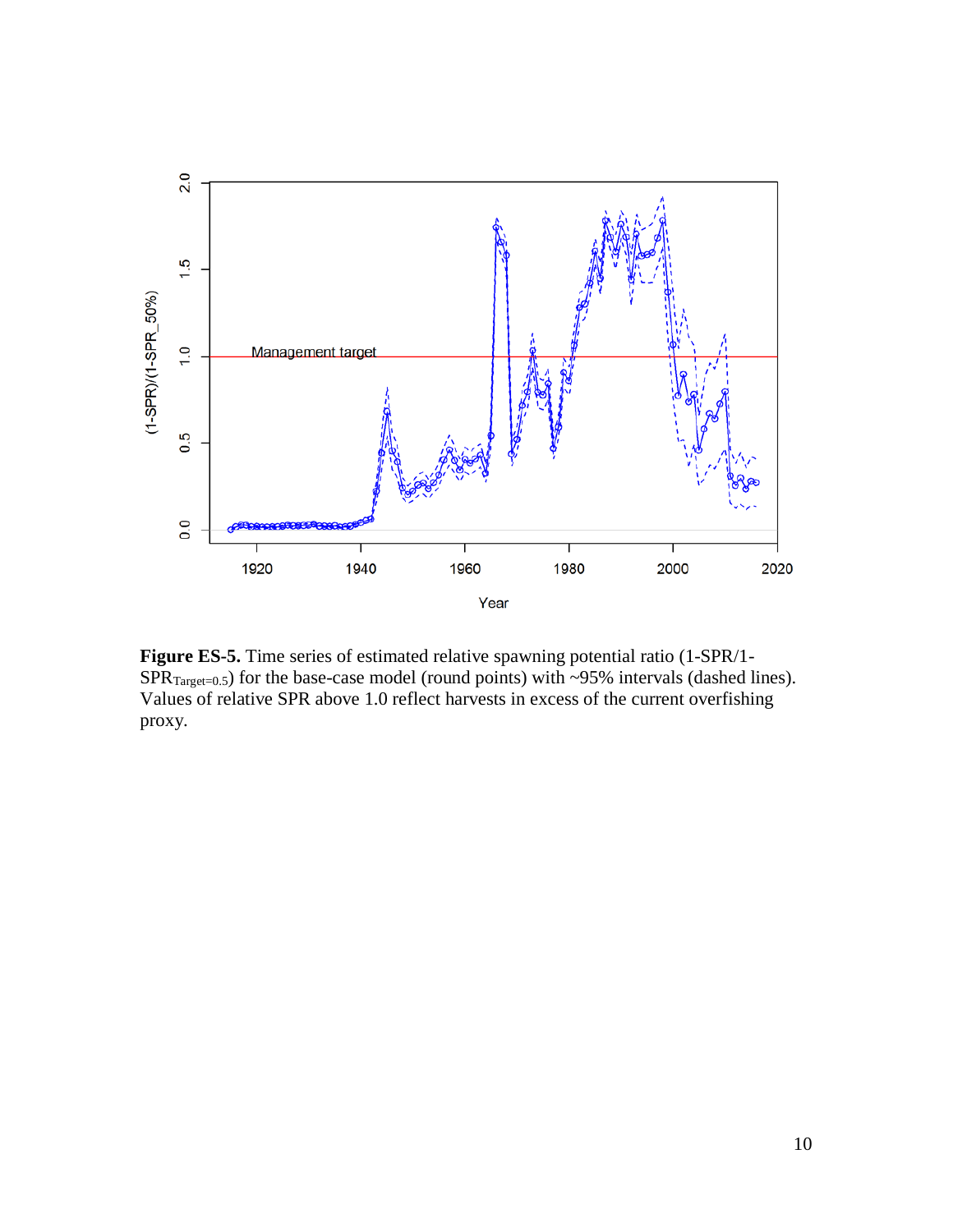

**Figure ES-6.** Phase plot of estimated relative (1-SPR) vs. relative spawning biomass for the base case model. The relative (1-SPR) is (1-SPR) divided by 0.5 (the SPR target). Relative depletion is the annual spawning biomass divided by the spawning biomass corresponding to 40% of the unfished spawning biomass. The red point indicates the year 2016.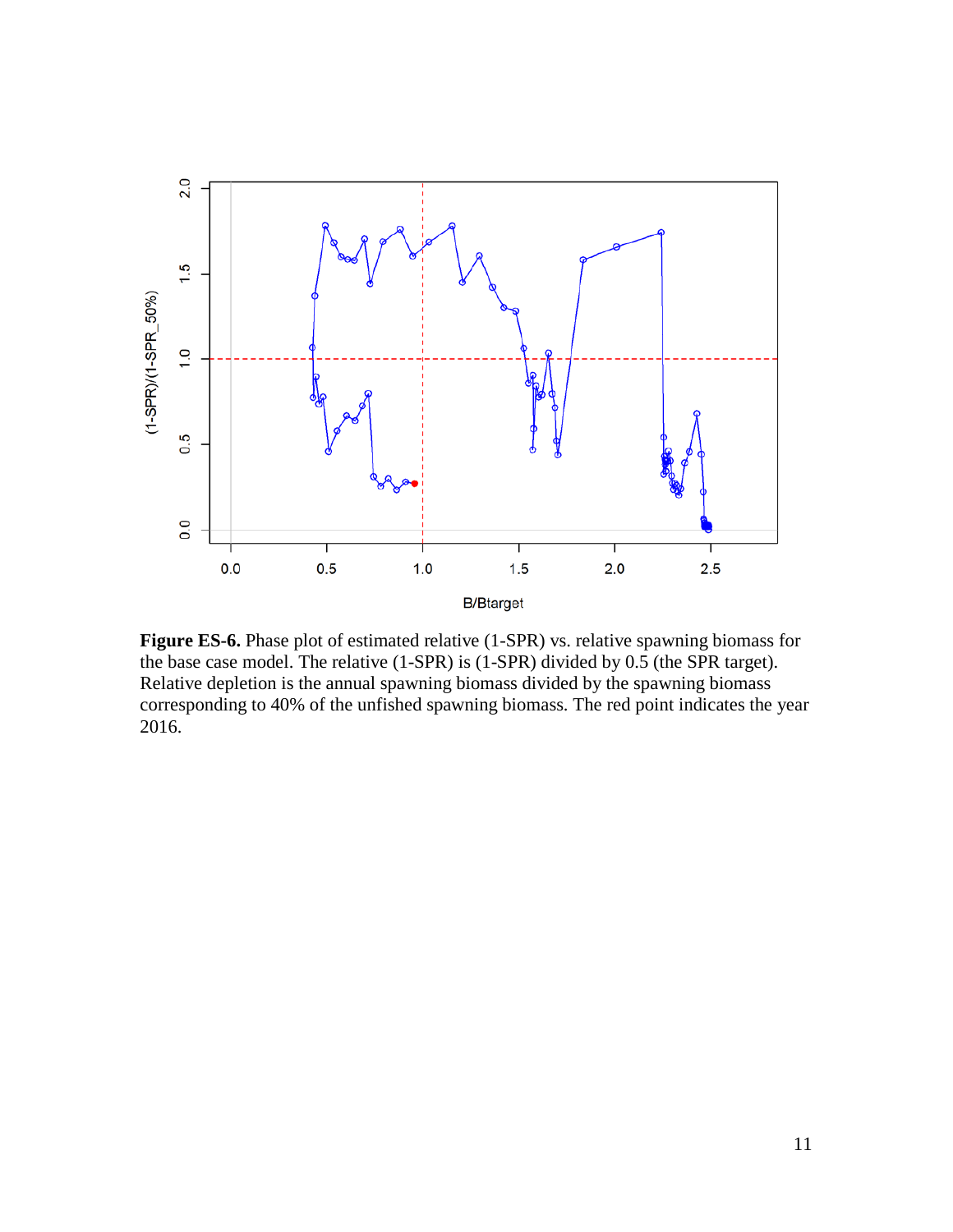| Year | $(1-SPR)$ /<br>$(1-SPR_50\%)$ | 95%<br>Asymptotic<br>Interval | Harvest rate<br>(proportion) | 95% Asymptotic<br>Interval |
|------|-------------------------------|-------------------------------|------------------------------|----------------------------|
| 2007 | 66.92%                        | 37.57-96.28%                  | 0.020                        | $0.009 - 0.032$            |
| 2008 | 63.89%                        | 35.16–92.63%                  | 0.018                        | $0.008 - 0.029$            |
| 2009 | 72.55%                        | 41.80-103.31%                 | 0.021                        | $0.009 - 0.033$            |
| 2010 | 79.72%                        | 46.70-112.73%                 | 0.024                        | $0.010 - 0.037$            |
| 2011 | 31.02%                        | 15.62–46.41%                  | 0.008                        | $0.004 - 0.013$            |
| 2012 | 25.51%                        | 12.56–38.45%                  | 0.007                        | $0.003 - 0.010$            |
| 2013 | 29.78%                        | 14.87–44.69%                  | 0.008                        | $0.004 - 0.012$            |
| 2014 | 23.48%                        | 11.43 - 35.54%                | 0.006                        | $0.003 - 0.010$            |
| 2015 | 27.95%                        | 13.79 - 42.11%                | 0.007                        | $0.003 - 0.012$            |
| 2016 | 27.11%                        | 13.28 - 40.93%                | 0.007                        | $0.003 - 0.011$            |

**Table ES-5.** Recent trend in spawning potential ratio (SPR) and harvest rate.

#### <span id="page-12-0"></span>**Ecosystem considerations**

Darkblotched rockfish is most abundant from off British Columbia to Central California. This is a slope species that occurs at depths between 25 and 600m, with the majority of fish inhabiting depths between 100 and 400 meters. Darkblotched rockfish co-occurs with an assemblage of slope rockfish, including Pacific ocean perch (*Sebastes alutus*), splitnose rockfish (*Sebastes diploproa*), yellowmouth rockfish (*Sebastes reedi*), and sharpchin rockfish (*Sebastes zacentrus*). Pacific ocean perch and darkblotched rockfish are the most abundant members of that assemblage off the coasts of Oregon and Washington, but splitnose rockfish and darkblotched rockfish dominate off the northern coast of California. Adults typically are observed resting on mud near cobble or boulders. They feed primarily in the midwater on large planktonic organisms such as krill, gammarid amphipods, copepods and salps, and less frequently on fishes and octopi. Young darkblotched are eaten by king salmon and albacore.

In this assessment, ecosystem considerations were not explicitly included in the analysis. This is primarily due to a lack of relevant data and results of analyses (conducted elsewhere) that could contribute ecosystem-related quantitative information for the assessment. However, we used the recently developed geostatistical VAST approach to estimate an abundance index from NWFSC shelf-slope survey data. This method uses information on the location of samples (i.e., whether located in high- or low-density habitats) to explain a portion of the variability in catch rates, and thus indirectly incorporates information on habitat quality that, in many respects, shapes spatial distribution of organisms and determines their density of occurrence.

#### <span id="page-12-1"></span>**Management performance**

The stock has historically been managed with bimonthly cumulative landings limit (a.k.a. "trip limits") as most of the catch came from the limited entry bottom trawl fishery. However, since 2011, that allocation has been managed as a catch share fishery, using Individual Fishing Quotas (IFQ), where each permit holder has an annual quota. Darkblotched rockfish has been managed using species-specific harvest specifications since 2001. Over the last 10 years, the total dead catch (as estimated in this assessment)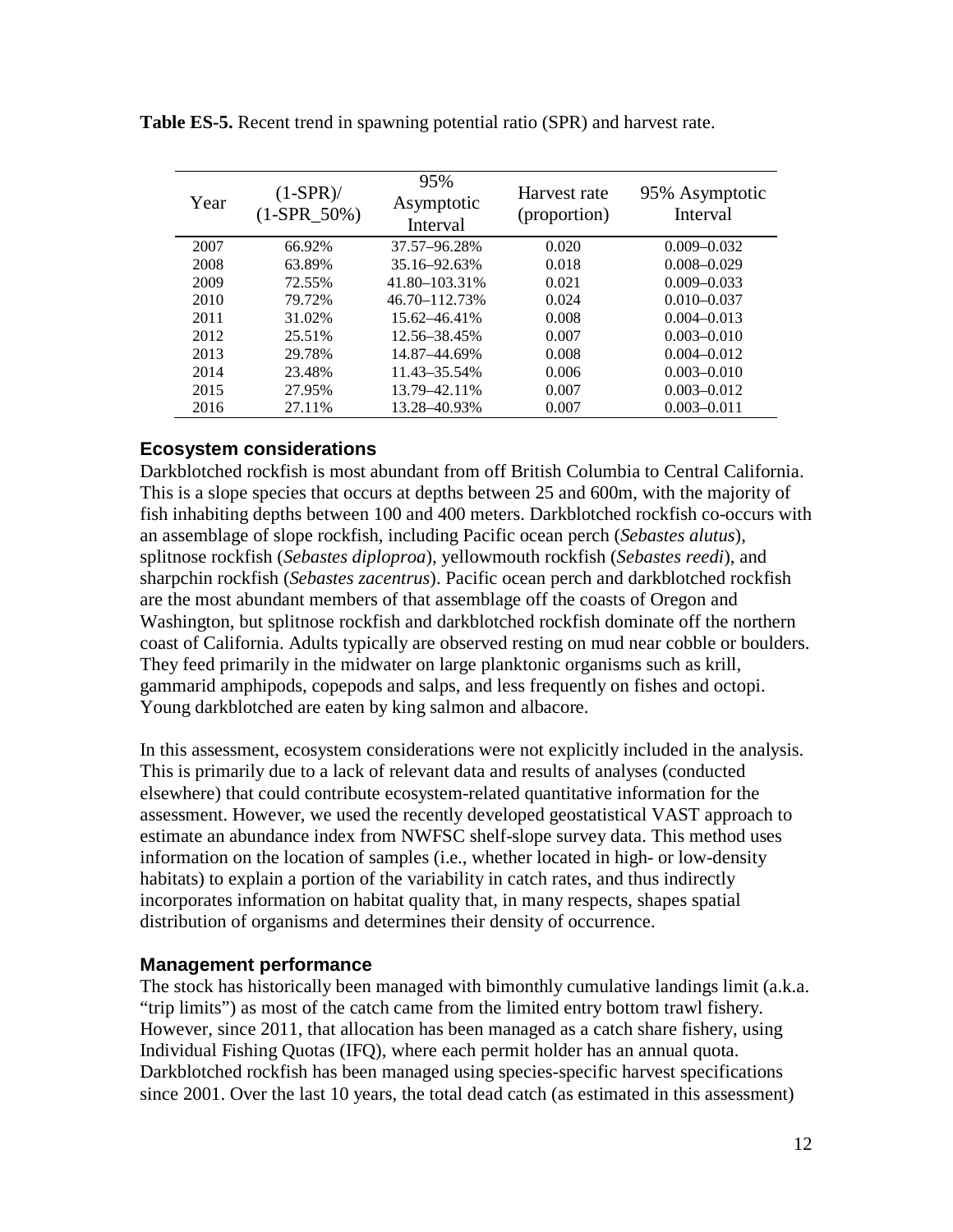exceeded the AnnualCatch Limit (ACL) in two years: 2009 and 2010. The total dead catch has not exceeded the Overfishing Limit (OFL) during the last decade.

| Year | OFL.<br>(mt) | <b>ACL</b><br>(mt) | Landings<br>(mt) | Estimated<br>Total Catch<br>(mt) |
|------|--------------|--------------------|------------------|----------------------------------|
| 2007 | 456          | 260                | 143.6            | 256.1                            |
| 2008 | 456          | 260                | 117.4            | 243.8                            |
| 2009 | 437          | 282                | 138.4            | 290.7                            |
| 2010 | 437          | 282                | 184.3            | 337.8                            |
| 2011 | 508          | 298                | 116.9            | 121.2                            |
| 2012 | 508          | 298                | 99.0             | 102.4                            |
| 2013 | 541          | 317                | 124.1            | 127.8                            |
| 2014 | 541          | 317                | 103.2            | 106.5                            |
| 2015 | 574          | 549                | 130.7            | 136.7                            |
| 2016 | 580          | 554                | 129.1            | 136.5                            |

**Table ES-6.** Recent trend in total catch and commercial landings (mt) relative to the management guidelines. Estimated total catch consists of commercial landings, plus the model-estimated discarded biomass.

#### <span id="page-13-0"></span>**Unresolved problems and major uncertainties**

Uncertainty in the model was explored though asymptotic variance and sensitivity analyses. Asymptotic confidence intervals were estimated within the model and reported throughout the assessment for key model parameters and management quantities. To explore uncertainty associated with alternative model configurations and evaluate the responsiveness of model outputs to changes in key model assumptions, a variety of sensitivity runs were performed, including an increase and decrease of fishery removals, runs with different assumptions regarding life-history parameters, shape of selectivity curves, stock-recruitment parameters, and many others. The uncertainty regarding natural mortality, stock-recruit steepness and the unfished recruitment level was also explored through likelihood profile analysis. Additionally, a retrospective analysis was conducted where the model was re-run after successively removing data from recent years, one year at a time.

Main life history parameters, such as natural mortality and stock-recruit curve steepness, continue to be a major source of uncertainty. These quantities, which the model is unable to estimate reliably, are essential for understanding the dynamics of the stock. In the model, female natural mortality is fixed at the value estimated outside the model using other life history characteristics of the species, while male natural mortality is estimated within the model. Stock-recruit steepness is fixed at the value estimated outside the model using meta-analysis of species with similar life history characteristics.

Historically, darkblotched rockfish landings have not been sorted at the discrete species level; therefore, the time series of catch remained a source of uncertainty. Although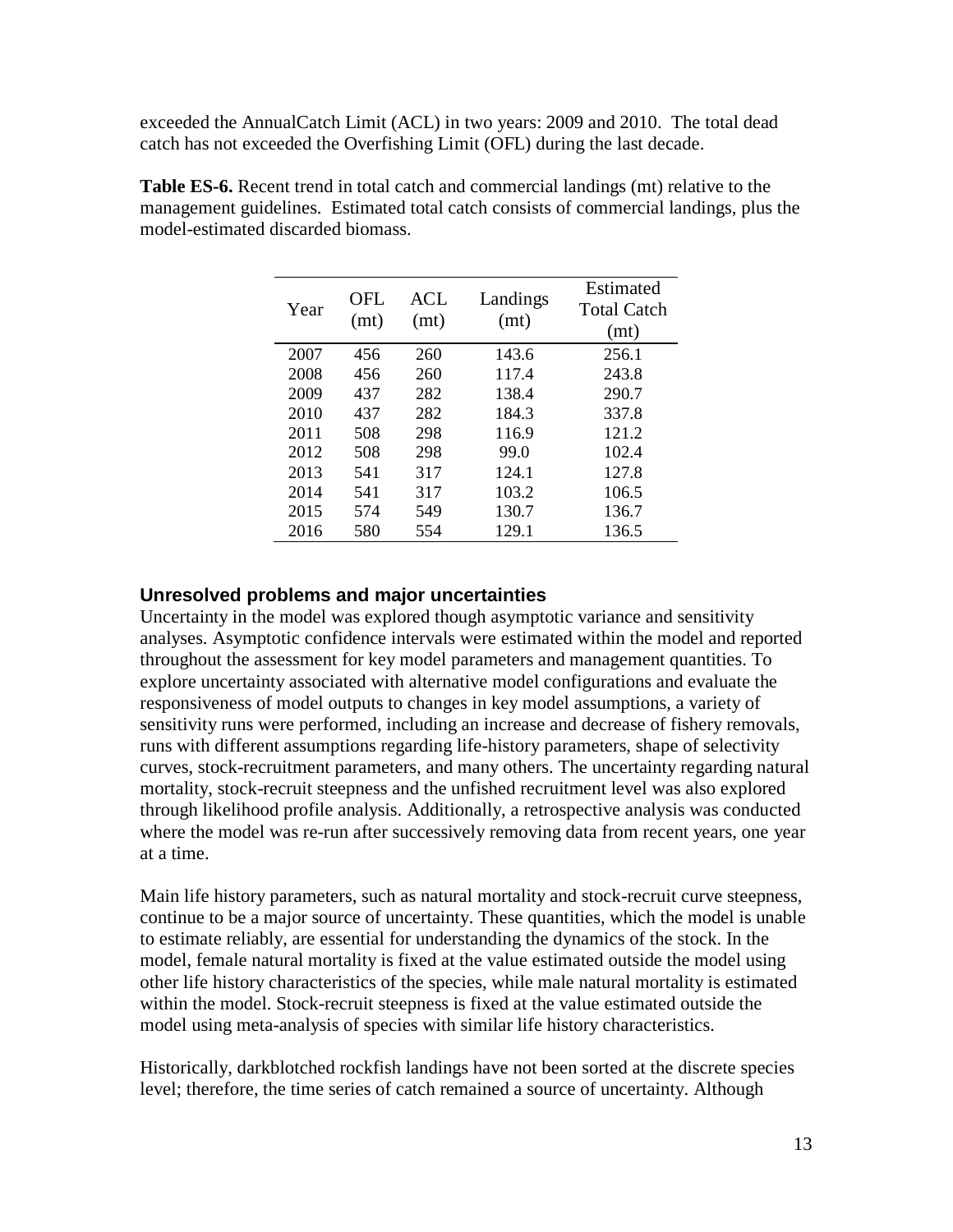significant progress has been made in reconstructing historical California and Oregon landings, the lack of early species composition data does not allow the reconstruction to account for a gradual shift of fishing effort towards deeper areas, which can cause the potential to overestimate the historical contribution of slope species (including darkblotched rockfish) to overall landings of the mixed-species market category (i.e. "unspecified rockfish"). Also, it is known that the shoreside fishery has discarded a portion of the catch at sea. Previous to 2002, when the West Coast Groundfish Observer Program was established, only the Pikitch et al. study exists (Wallace, in review) that informs pre-2002 discarding practices of darkblotched rockfish.

### <span id="page-14-0"></span>**Decision table**

The base model estimate for 2017 spawning depletion is 40.11%. The primary axis of uncertainty about this estimate used in the decision table was based on female natural mortality. To identify female natural mortality values that correspond to low and high states of nature, a multi-step algorithm was followed in 2015 (Gertseva, et al., 2016). Those same natural mortality levels are used in this update.

Twelve-year forecasts for each state of nature were calculated based on average catch for the period between 2013 and 2016 using a SPR of 0.50. They were also produced with future catches fixed at the 2018 darkblotched rockfish ACL. Also, forecasts for each state of nature were calculated based on removals at a current rebuilding SPR of 64.9% for the base model. Finally, a mixture of approach was used with the average 2013-2016 catch assumed for 2017-2020 and 2018 ACL catch for 2021-2028 at an SPR of 0.50.

Under the middle state of nature (which corresponds to the base model), the spawning output and depletion are projected to increase under all three considered catch streams. Under the low state of nature, spawning depletion mostly stays below the SB40% target during the next 12 years. Under the high state of nature, the spawning output remains above the 40% target level throughout the 12-year projection period.

#### <span id="page-14-1"></span>**Research and data needs**

The following research could improve the ability of future stock assessments to determine the current status and productivity of the darkblotched rockfish population:

- 1) Additional population genetics research to elucidate potential spatial stock structure would be valuable for assessment and management, to ensure prevention of local depletion and preserve genetic diversity.
- 2) Additional research on darkblotched movement including migration patterns by latitude and depth, diurnal migration patterns through the water column, relative time spent off-bottom versus midwater, relating movements to size, age and sex would be valuable for further understanding this rockfish's ecological niche, stock structure, and lend insight to catchability and gear selectivity patterns.
- 3) Given that the population range extends north to the border with Canada, it is important that future research would evaluate the impact of not accounting for any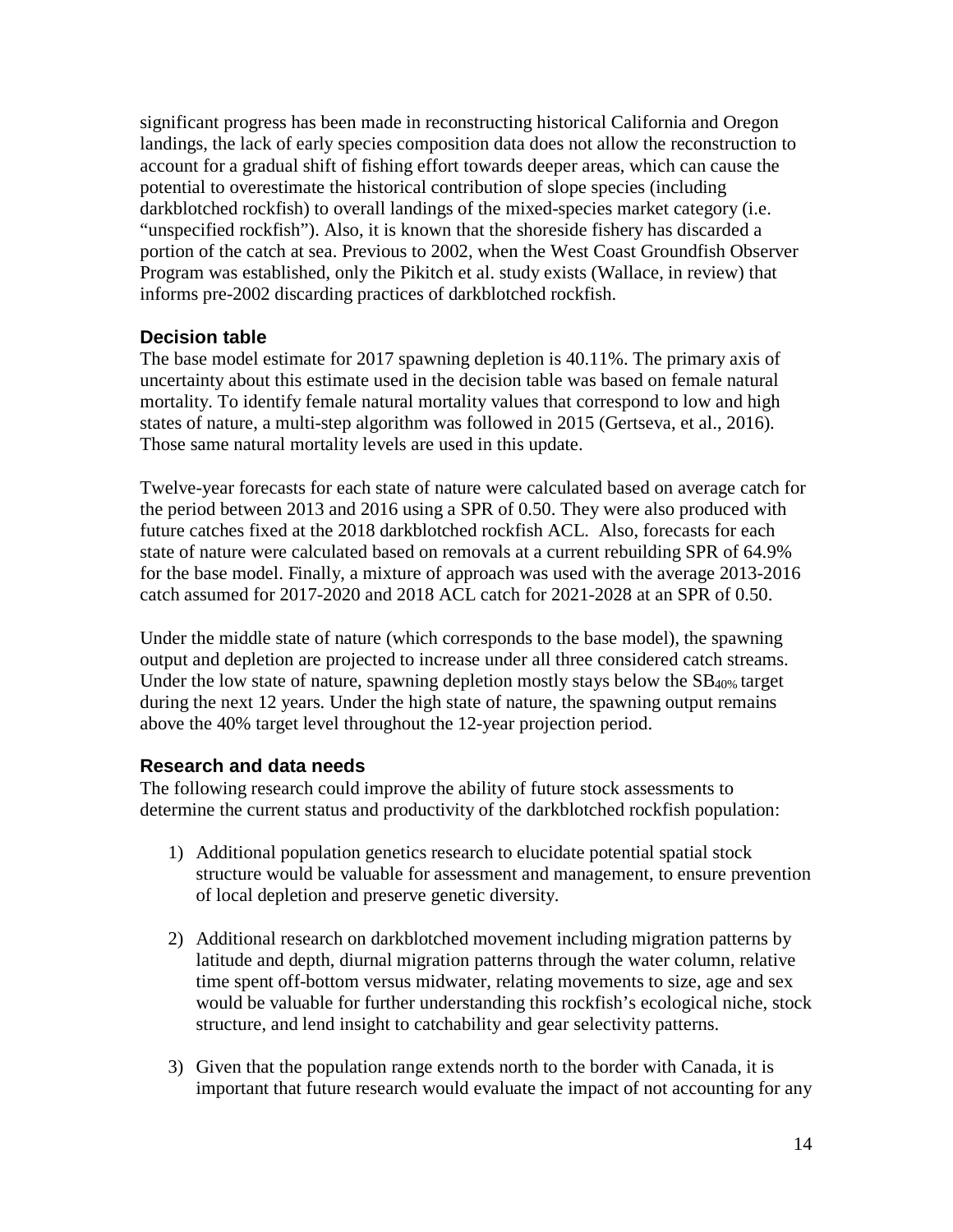Canadian portion of population abundance. Such an analysis would require evaluation of movement of darkblotched along the coast; such information is currently lacking.

- 4) Continuing collection of maturity and fecundity data on darkblotched rockfish would allow further research into latitudinal variability in life history parameters that again would advance understanding this species stock structure. Multi-year data would also allow evaluation of temporal changes in darkblotched maturity and fecundity.
- 5) Additional research into natural mortality, as it relates to length and age would be valuable to enable more realistic and accurate modeling of this parameter, which is a common source of uncertainty in assessment of this, and other rockfish species. The Councill and Harford method is an example of one approach; it models natural mortality as a decaying function of size, with assumptions that mortality rates should be constrained by lifetime mortality rate.
- 6) Future research could also improve existing meta-analyses for natural mortality and steepness, which both contribute to the implied yield curve. Directions for improvements could include (1) weighting methods in natural mortality prior estimates included in the Hamel meta-analysis, and (2) developing a larger database of species for estimating steepness, perhaps by including species from other regions, e.g., Canada and Alaska.
- 7) Research into establishing optimum methods for more precise modeling of selectivity patterns is needed. Either asymptotic or dome-shaped selectivity assumptions are frequently used in stock assessments, when neither may be the best available representation of selectivity. Assumptions of a dome shape can suggest a "cryptic" biomass, or create confounding with natural mortality assumptions, potentially inflating abundance indices (Crone et al. 2013). Assumptions of asymptotic shape may also not be realistic.
- 8) Research assessing the effects of the unprecedented warm ocean conditions off the West Coast of the U.S., first detected in late 2013 and persisting into 2016, on rockfish populations is needed. Specifically, investigations are needed that focus on how temperature and other water conditions at depth, in rockfish habitat correspond to high sea-surface temperatures recorded throughout those years, and how the fish respond to those changing conditions. Research is needed that examines whether fish move in response to changing temperatures, where, and how they move, as well as whether the conditions influence life history parameters and aspects such as mortality, feeding, fecundity and other reproductive considerations. What oceanographic and climatic forces are responsible and how long these conditions are expected to persist are also critical pieces of knowledge.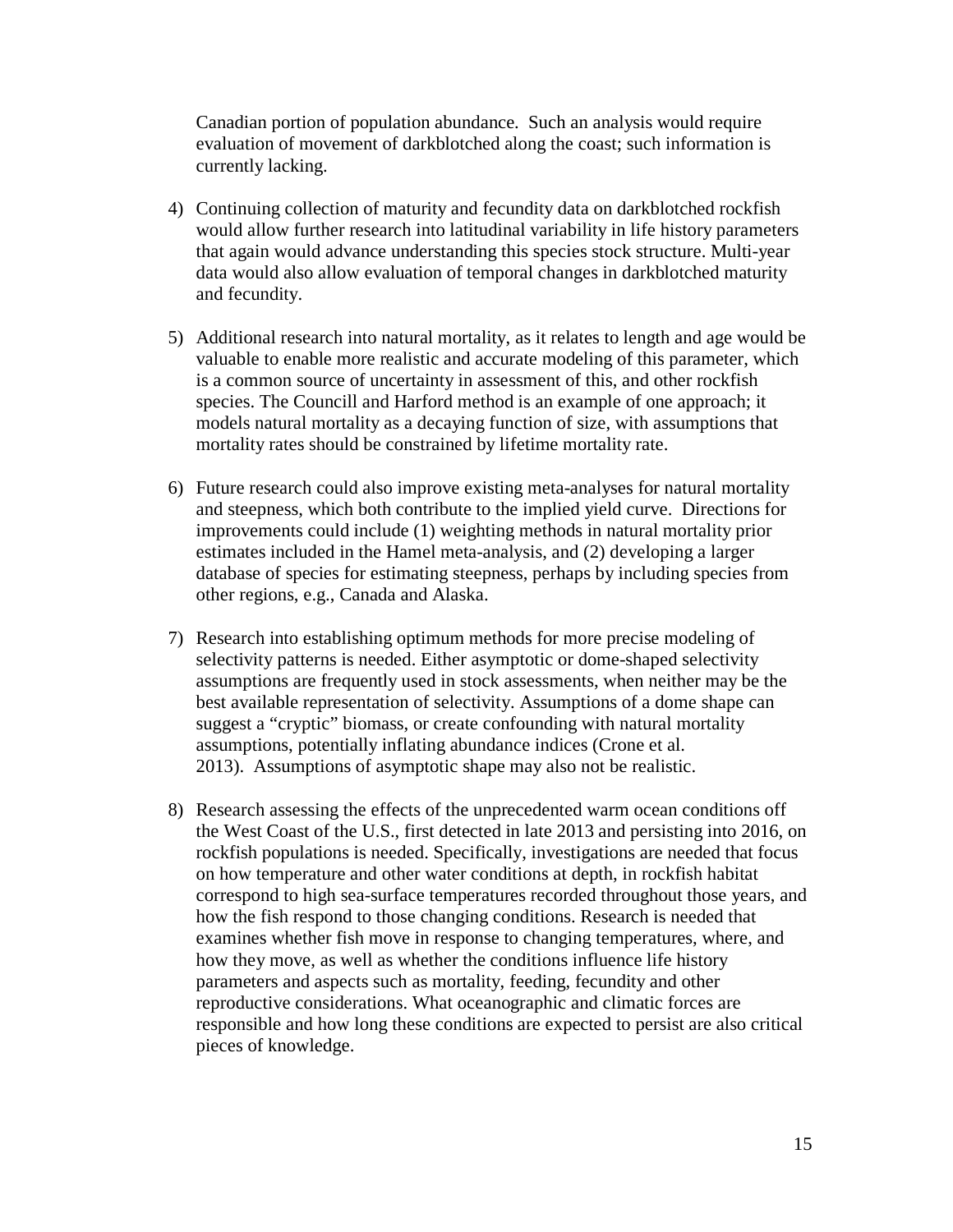|                                 |      |               | <b>State of nature</b> |                   |                    |           |                    |           |
|---------------------------------|------|---------------|------------------------|-------------------|--------------------|-----------|--------------------|-----------|
|                                 |      |               | Low<br>Base case       |                   |                    |           | High               |           |
|                                 |      |               |                        | Female $M=0.0412$ | Female M=0.054     |           | Female $M=0.059$   |           |
|                                 |      |               | Spawning               |                   | Spawning           |           | Spawning           |           |
| Management<br>decision          | Year | Catch<br>(mt) | output<br>(million     | Depletion         | output<br>(million | Depletion | output<br>(million | Depletion |
|                                 |      |               | eggs)                  |                   | eggs)              |           | eggs)              |           |
|                                 | 2017 | 122           | 868                    | 25%               | 1,423              | 40%       | 1,687              | 46%       |
|                                 | 2018 | 122           | 919                    | 26%               | 1,493              | 42%       | 1,762              | 48%       |
|                                 | 2019 | 122           | 985                    | 28%               | 1,584              | 45%       | 1,861              | 51%       |
| Average<br>catch for the        | 2020 | 122           | 1,066                  | 31%               | 1,699              | 48%       | 1,987              | 54%       |
| period                          | 2021 | 122           | 1,153                  | 33%               | 1,821              | 51%       | 2,120              | 58%       |
| between 2013                    | 2022 | 122           | 1,236                  | 36%               | 1,933              | 54%       | 2,240              | 61%       |
| and 2016                        | 2023 | 122           | 1,310                  | 38%               | 2,030              | 57%       | 2,343              | 64%       |
| with $SPR =$                    | 2024 | 122           | 1,376                  | 40%               | 2,113              | 60%       | 2,430              | 66%       |
| 0.50                            | 2025 | 122           | 1,435                  | 41%               | 2,184              | 62%       | 2,502              | 68%       |
|                                 | 2026 | 122           | 1,488                  | 43%               | 2,245              | 63%       | 2,563              | 70%       |
|                                 | 2027 | 122           | 1,537                  | 44%               | 2,299              | 65%       | 2,616              | 72%       |
|                                 | 2028 | 122           | 1,583                  | 45%               | 2,346              | 66%       | 2,662              | 73%       |
|                                 | 2017 | 641           | 868                    | 25%               | 1,423              | 40%       | 1,687              | 46%       |
|                                 | 2018 | 653           | 889                    | 26%               | 1,463              | 41%       | 1,732              | 47%       |
|                                 | 2019 | 653           | 920                    | 26%               | 1,522              | 43%       | 1,798              | 49%       |
| 2018 ACL                        | 2020 | 653           | 964                    | 28%               | 1,600              | 45%       | 1,888              | 52%       |
| catch                           | 2021 | 653           | 1,008                  | 29%               | 1,679              | 47%       | 1,979              | 54%       |
| assumed for                     | 2022 | 653           | 1,041                  | 30%               | 1,745              | 49%       | 2,054              | 56%       |
| years between                   | 2023 | 653           | 1,063                  | 31%               | 1,793              | 51%       | 2,110              | 58%       |
| 2018 and<br>2028 with           | 2024 | 653           | 1,076                  | 31%               | 1,828              | 52%       | 2,150              | 59%       |
| $SPR = 0.50$                    | 2025 | 653           | 1,082                  | 31%               | 1,851              | 52%       | 2,176              | 59%       |
|                                 | 2026 | 653           | 1,083                  | 31%               | 1,866              | 53%       | 2,193              | 60%       |
|                                 | 2027 | 653           | 1,081                  | 31%               | 1,875              | 53%       | 2,203              | 60%       |
|                                 | 2028 | 653           | 1,075                  | 31%               | 1,878              | 53%       | 2,206              | 60%       |
|                                 | 2017 | 641           | 868                    | 25%               | 1,423              | 40%       | 1,687              | 46%       |
|                                 | 2018 | 653           | 889                    | 26%               | 1,463              | 41%       | 1,732              | 47%       |
| Projections                     | 2019 | 496           | 920                    | 26%               | 1,522              | 43%       | 1,798              | 49%       |
| based on<br>current             | 2020 | 532           | 973                    | 28%               | 1,609              | 45%       | 1,897              | 52%       |
| rebuilding                      | 2021 | 528           | 1,025                  | 29%               | 1,696              | 48%       | 1,996              | 55%       |
| SPR of 64.9%                    | 2022 | 507           | 1,068                  | 31%               | 1,772              | 50%       | 2,081              | 57%       |
| applied to the<br>base model    | 2023 | 488           | 1,103                  | 32%               | 1,832              | 52%       | 2,149              | 59%       |
|                                 | 2024 | 474           | 1,131                  | 32%               | 1,880              | 53%       | 2,201              | 60%       |
| For 2017 and                    | 2025 | 465           | 1,153                  | 33%               | 1,918              | 54%       | 2,242              | 61%       |
| 2018, adopted<br>ACLs are used. | 2026 | 460           | 1,171                  | 34%               | 1,949              | 55%       | 2,274              | 62%       |
|                                 | 2027 | 457           | 1,185                  | 34%               | 1,973              | 56%       | 2,299              | 63%       |
|                                 | 2028 | 456           | 1,198                  | 34%               | 1,993              | 56%       | 2,318              | 63%       |

**Table ES-7.** 12-year projections for alternate states of nature defined based on female natural mortality. Columns range over low, mid, and high state of nature, and rows range over different assumptions of catch levels. Decision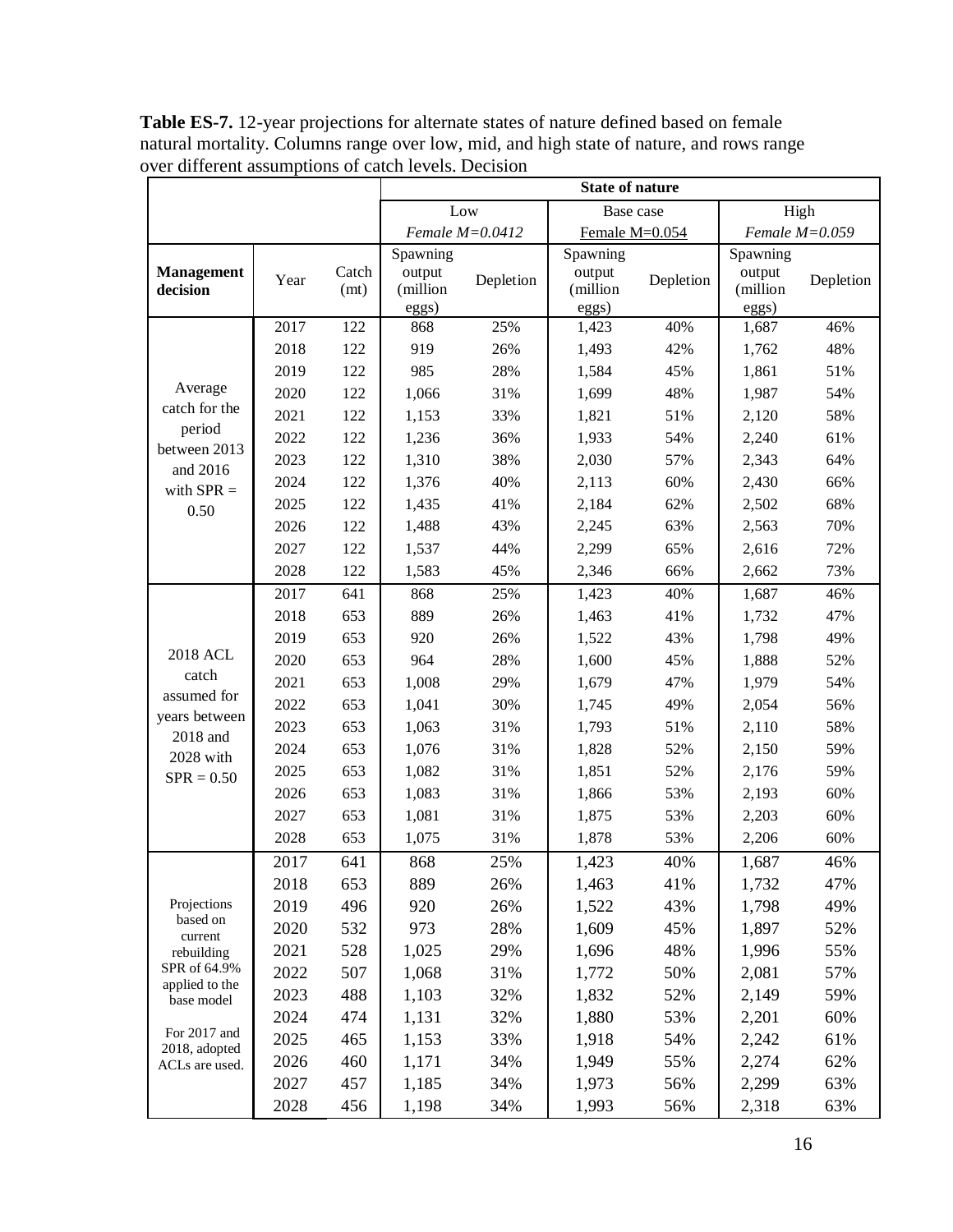**Table ES-7 (continued).** 12-year projections for alternate states of nature defined based on female natural mortality. Columns range over low, mid, and high state of nature, and rows range over different assumptions of catch levels.

|                               |      |               | <b>State of nature</b>                  |                   |                                         |           |                                         |                  |  |
|-------------------------------|------|---------------|-----------------------------------------|-------------------|-----------------------------------------|-----------|-----------------------------------------|------------------|--|
|                               |      |               | Low                                     |                   | Base case                               |           | High                                    |                  |  |
|                               |      |               |                                         | Female $M=0.0412$ | Female $M=0.054$                        |           |                                         | Female $M=0.059$ |  |
| <b>Management</b><br>decision | Year | Catch<br>(mt) | Spawning<br>output<br>(million<br>eggs) | Depletion         | Spawning<br>output<br>(million<br>eggs) | Depletion | Spawning<br>output<br>million)<br>eggs) | Depletion        |  |
|                               | 2017 | 122           | 868                                     | 25%               | 1,423                                   | 40%       | 1,687                                   | 46%              |  |
|                               | 2018 | 122           | 919                                     | 26%               | 1,493                                   | 42%       | 1,762                                   | 48%              |  |
| Average                       | 2019 | 122           | 985                                     | 28%               | 1,584                                   | 45%       | 1,861                                   | 51%              |  |
| 2013-2016                     | 2020 | 122           | 1,066                                   | 31%               | 1,699                                   | 48%       | 1,987                                   | 54%              |  |
| catch<br>assumed for          | 2021 | 653           | 1,153                                   | 33%               | 1,821                                   | 51%       | 2,120                                   | 58%              |  |
| 2017-2020                     | 2022 | 653           | 1,204                                   | 35%               | 1,901                                   | 54%       | 2,209                                   | 60%              |  |
| and 2018                      | 2023 | 653           | 1,240                                   | 36%               | 1,962                                   | 55%       | 2,275                                   | 62%              |  |
| ACL catch                     | 2024 | 653           | 1,265                                   | 36%               | 2,005                                   | 57%       | 2,323                                   | 63%              |  |
| for $2021$ -                  | 2025 | 653           | 1,281                                   | 37%               | 2,035                                   | 57%       | 2,355                                   | 64%              |  |
| 2028 with<br>$SPR = 0.50$     | 2026 | 653           | 1,290                                   | 37%               | 2,054                                   | 58%       | 2,374                                   | 65%              |  |
|                               | 2027 | 653           | 1,292                                   | 37%               | 2,064                                   | 58%       | 2,385                                   | 65%              |  |
|                               | 2028 | 653           | 1,290                                   | 37%               | 2,068                                   | 58%       | 2,389                                   | 65%              |  |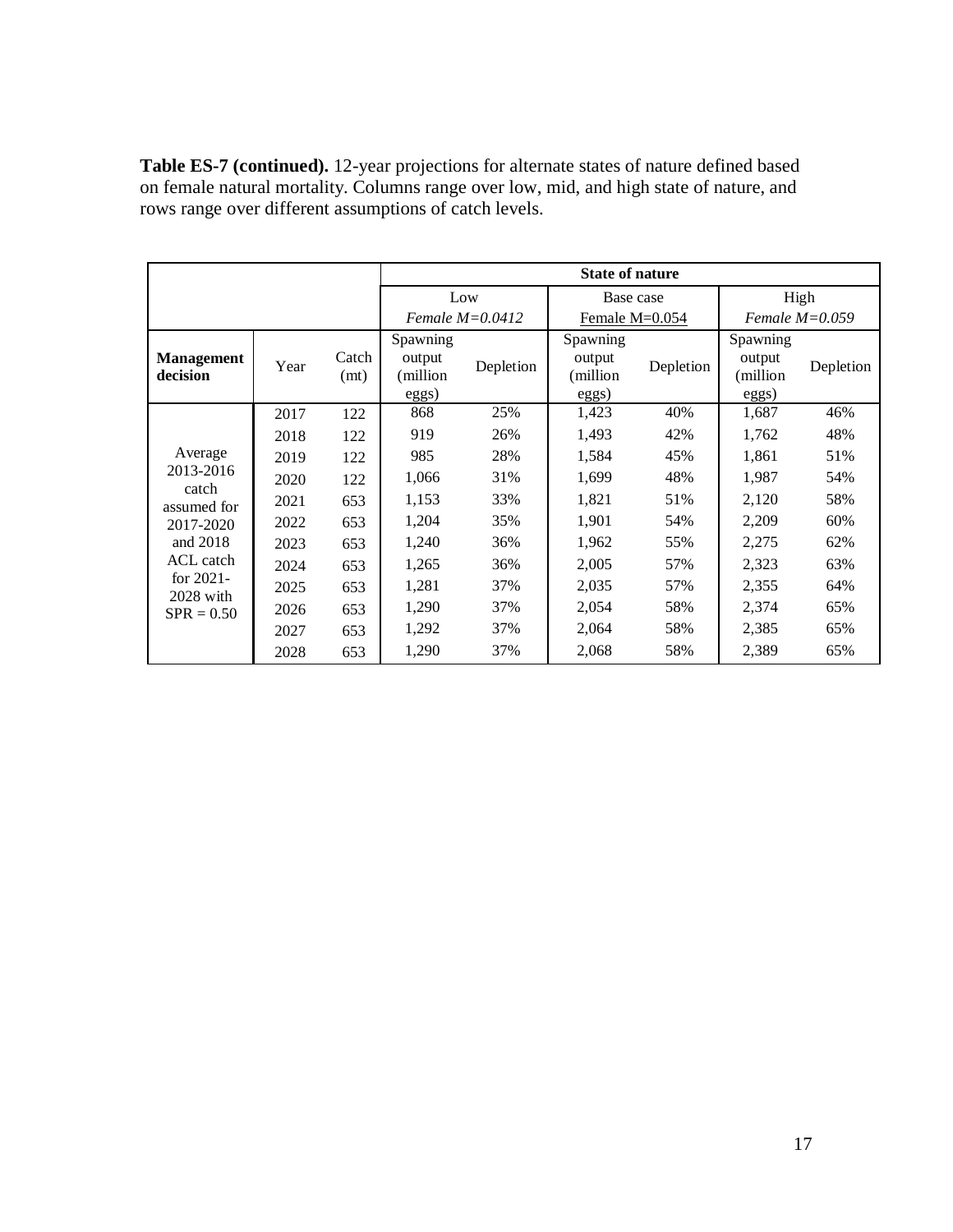|                                                     | 2007          | 2008          | 2009          | 2010          | 20011         | 2012          | 2013          | 2014          | 2015          | 2016          | 2017        |
|-----------------------------------------------------|---------------|---------------|---------------|---------------|---------------|---------------|---------------|---------------|---------------|---------------|-------------|
| Landings (mt)                                       | 144           | 117           | 138           | 184           | 117           | 94            | 124           | 103           | 131           | 129           | NA          |
| <b>Estimated Total</b><br>catch (mt)                | 261           | 250           | 289           | 351           | 118           | 95            | 125           | 104           | 137           | 137           | NA          |
| OFL (mt)                                            | 456           | 456           | 437           | 437           | 508           | 508           | 541           | 541           | 574           | 580           | 671         |
| $ACL$ (mt)                                          | 260           | 260           | 282           | 282           | 298           | 298           | 317           | 317           | 338           | 346           | 641         |
| $1-SPR$                                             | 0.67          | 0.64          | 0.73          | $0.80\,$      | 0.31          | 0.26          | 0.30          | 0.23          | 0.28          | 0.27          | NA          |
| Exploitation_Rate<br>$(catch)$ age $1+$<br>biomass) | 0.02          | 0.02          | 0.02          | 0.02          | 0.01          | 0.01          | 0.01          | 0.01          | 0.01          | 0.01          | NA          |
| Age $1+$ Biomass<br>(mt)                            | 12,688        | 13,220        | 13,780        | 14,331        | 14,874        | 15,625        | 16,363        | 17,191        | 18,252        | 19,498        | 20,799      |
| Spawning output<br>(million eggs)                   | 857           | 920           | 973           | 1,017         | 1,055         | 1,109         | 1,165         | 1,226         | 1,294         | 1,359         | 1,423       |
| ~95% Confidence<br>Interval                         | $397 - 1,318$ | $421 - 1,418$ | $440 - 1,507$ | $452 - 1,582$ | $458 - 1,651$ | $481 - 1,736$ | $506 - 1,825$ | 532-1,921     | $561 - 2,026$ | 589-2,130     | 616-2,231   |
| Recruitment                                         | 1,654         | 6,064         | 875           | 2,463         | 2,457         | 1,494         | 13,912        | 1,239         | 2,588         | 2,602         | 2,628       |
| ~95% Confidence<br>Interval                         | 916-2,985     | 3,561-10,327  | $457 - 1,675$ | 1,394-4,350   | 1,373-4,397   | 786-2,839     | 7,911-24,465  | $573 - 2,680$ | 1,105-6,065   | 1,974-3,431   | 1,997-3,458 |
| Depletion $(\%)$                                    | 24.2          | 25.9          | 27.4          | 28.7          | 29.7          | 31.2          | 32.8          | 34.6          | 36.5          | 38.3          | 40.1        |
| ~95% Confidence<br>Interval                         | $13.8 - 34.5$ | $14.7 - 37.1$ | 15.4-39.5     | 15.9-41.4     | $16.2 - 43.2$ | $17.0 - 45.5$ | 17.9-47.8     | $18.8 - 50.3$ | $19.8 - 53.1$ | $20.8 - 55.8$ | 21.8–58.4   |

**Table ES-8.** Summary of recent trends in estimated darkblotched rockfish exploitation and stock level from the assessment model.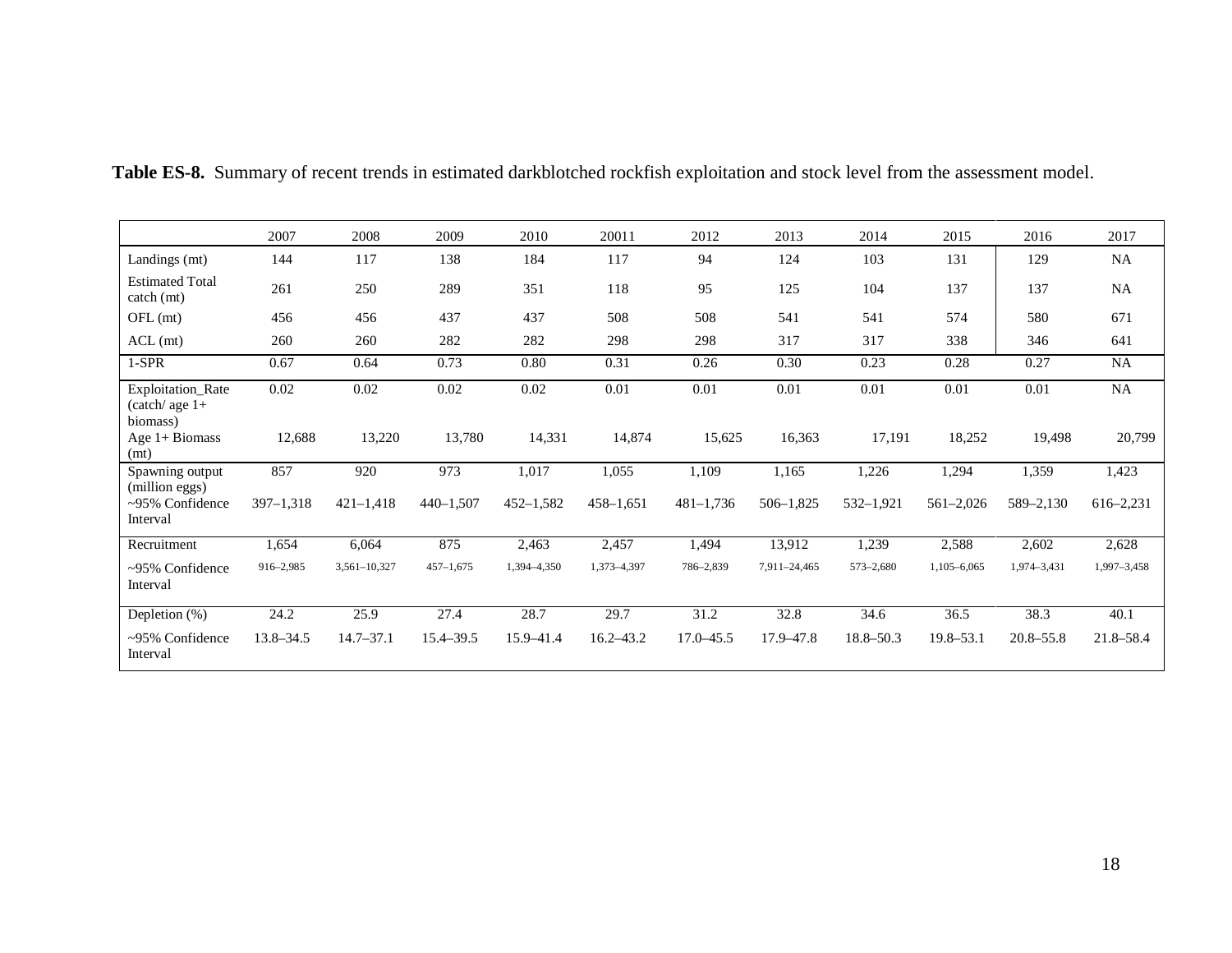**Table ES-9.** 10-year projections of predicted OFL, maximum potential ACL, estimated summary biomass (age-1 and older), spawning output, and depletion based on current rebuilding SPR of 64.9%. Projections assume total catch of 641 and 653 mt (the Council's adopted ACLs) for 2017 and 2018, respectively.

| Year | Predicted<br>$OFL$ (mt) | Potential<br>$ACL$ (mt) | Summary<br>biomass<br>(mt) | Spawning<br>output<br>(million eggs) | Depletion<br>$(\%)$ |
|------|-------------------------|-------------------------|----------------------------|--------------------------------------|---------------------|
| 2019 | 810                     | 496                     | 22,117                     | 1,522                                | 43%                 |
| 2020 | 869                     | 532                     | 22,730                     | 1,609                                | 45%                 |
| 2021 | 861                     | 528                     | 23,162                     | 1,696                                | 48%                 |
| 2022 | 828                     | 507                     | 23,474                     | 1,772                                | 50%                 |
| 2023 | 797                     | 488                     | 23,710                     | 1,832                                | 52%                 |
| 2024 | 774                     | 474                     | 23,894                     | 1,880                                | 53%                 |
| 2025 | 760                     | 465                     | 24,040                     | 1,918                                | 54%                 |
| 2026 | 751                     | 460                     | 24,156                     | 1,949                                | 55%                 |
| 2027 | 747                     | 457                     | 24,250                     | 1,973                                | 56%                 |
| 2028 | 744                     | 456                     | 24,327                     | 1,993                                | 56%                 |

**Table ES-10.** 10-year projections of predicted OFL, maximum potential ACL, estimated summary biomass (age-1 and older), spawning output, and depletion based on target SPR of 50%, under the ACL = ABC ( $P^*=0.45$ ) harvest control rule. Projections assume total catch of 641 and 653 mt (the Council's adopted ACLs) for 2017 and 2018, respectively.

| Year | Predicted<br>$OFL$ (mt) | Potential<br>$ACL$ (mt) | Summary<br>biomass<br>(mt) | Spawning<br>output<br>(million eggs) | Depletion<br>$(\%)$ |
|------|-------------------------|-------------------------|----------------------------|--------------------------------------|---------------------|
| 2019 | 810                     | 775                     | 22,117                     | 1,522                                | 43%                 |
| 2020 | 855                     | 819                     | 22,442                     | 1,593                                | 45%                 |
| 2021 | 834                     | 798                     | 22,565                     | 1,662                                | 47%                 |
| 2022 | 791                     | 757                     | 22,577                     | 1,715                                | 48%                 |
| 2023 | 752                     | 720                     | 22,536                     | 1,754                                | 49%                 |
| 2024 | 723                     | 692                     | 22,465                     | 1,781                                | 50%                 |
| 2025 | 704                     | 673                     | 22,378                     | 1,800                                | 51%                 |
| 2026 | 691                     | 661                     | 22,279                     | 1,811                                | 51%                 |
| 2027 | 682                     | 652                     | 22,174                     | 1,817                                | 51%                 |
| 2028 | 675                     | 646                     | 22,065                     | 1,819                                | 51%                 |